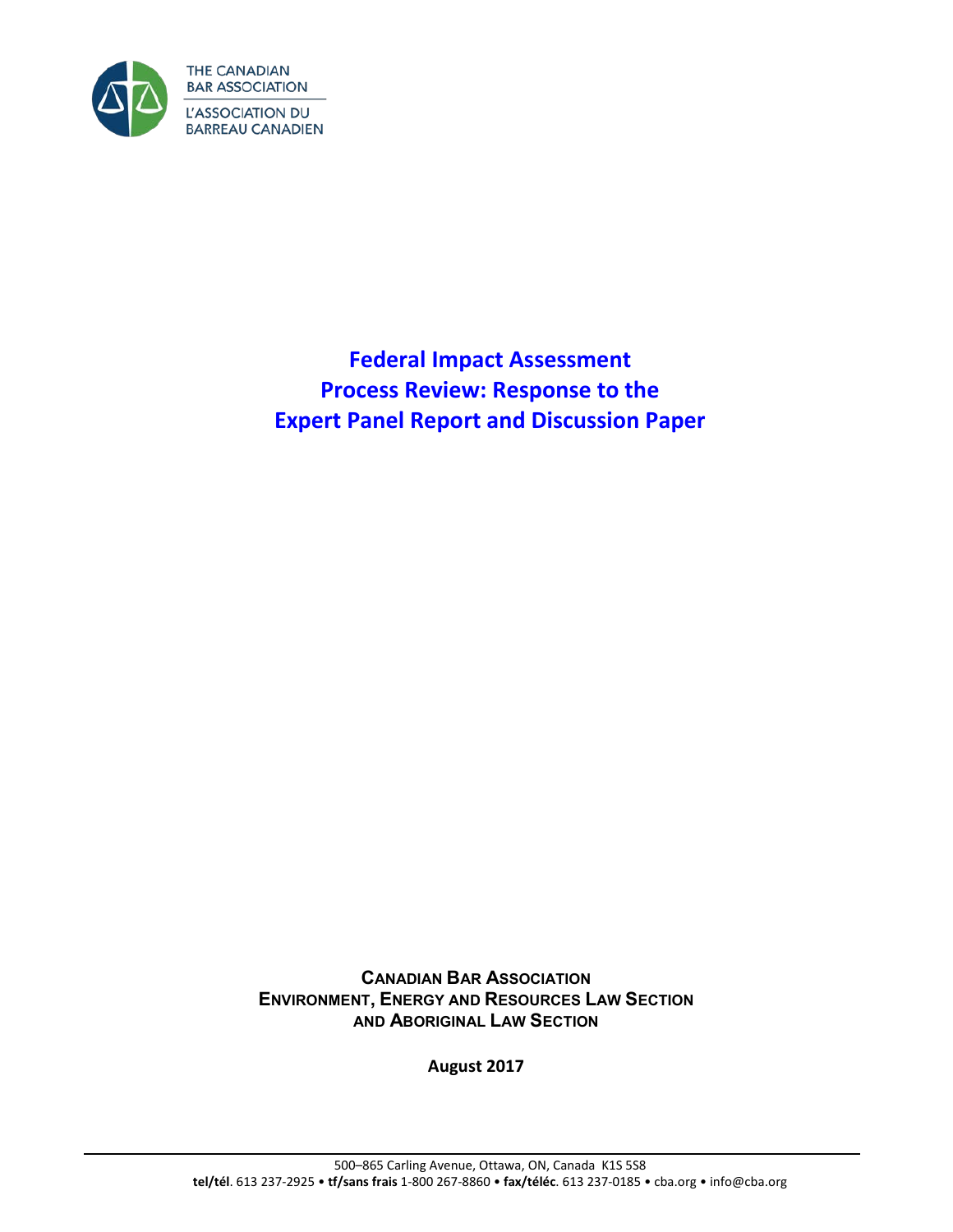### **PREFACE**

The Canadian Bar Association is a national association representing 36,000 jurists, including lawyers, notaries, law teachers and students across Canada. The Association's primary objectives include improvement in the law and in the administration of justice.

This submission was prepared by the Environment, Energy and Resources Law Section and the Aboriginal Law Section, with assistance from the Legislation and Law Reform Directorate at the CBA office. The submission has been reviewed by the Legislation and Law Reform Committee and approved as a public statement of the Environment, Energy and Resources Law Section and the Aboriginal Law Section.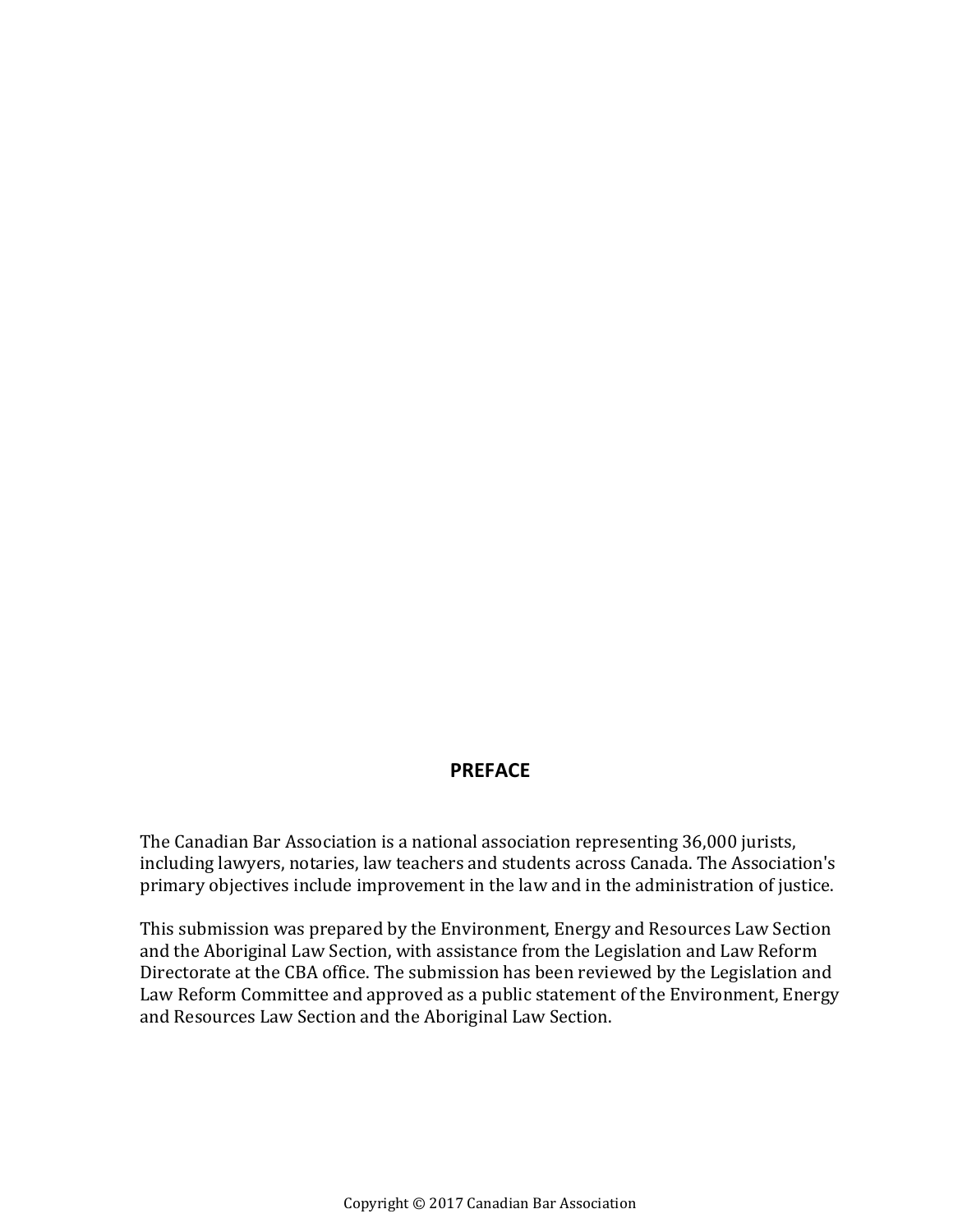## **TABLE OF CONTENTS**

| <b>Federal Impact Assessment Process Review:</b> |                                                                 |    |
|--------------------------------------------------|-----------------------------------------------------------------|----|
|                                                  | <b>Response to the Expert Panel Report and Discussion Paper</b> |    |
| $\mathbf{L}$                                     |                                                                 |    |
| П.                                               | PROJECTS SUBJECT TO FEDERAL IMPACT                              |    |
| III.                                             | FEDERAL IA PROCESS TIMELINES 3                                  |    |
| IV.                                              | SCOPE OF THE FEDERAL IA PROCESS  6                              |    |
| V.                                               | <b>COOPERATION WITH OTHER GOVERNMENTS 6</b>                     |    |
| VI.                                              |                                                                 |    |
| VII.                                             | <b>CONDUCTING AND FUNDING REGIONAL IMPACT</b>                   |    |
|                                                  |                                                                 |    |
| IX.                                              | ROLE OF INDIGENOUS COMMUNITIES 10                               |    |
| <b>X.</b>                                        | NATIONAL ENERGY BOARD, FISHERIES AND                            | 19 |
| XI.                                              |                                                                 |    |
|                                                  | XII. SUMMARY OF RECOMMENDATIONS  26                             |    |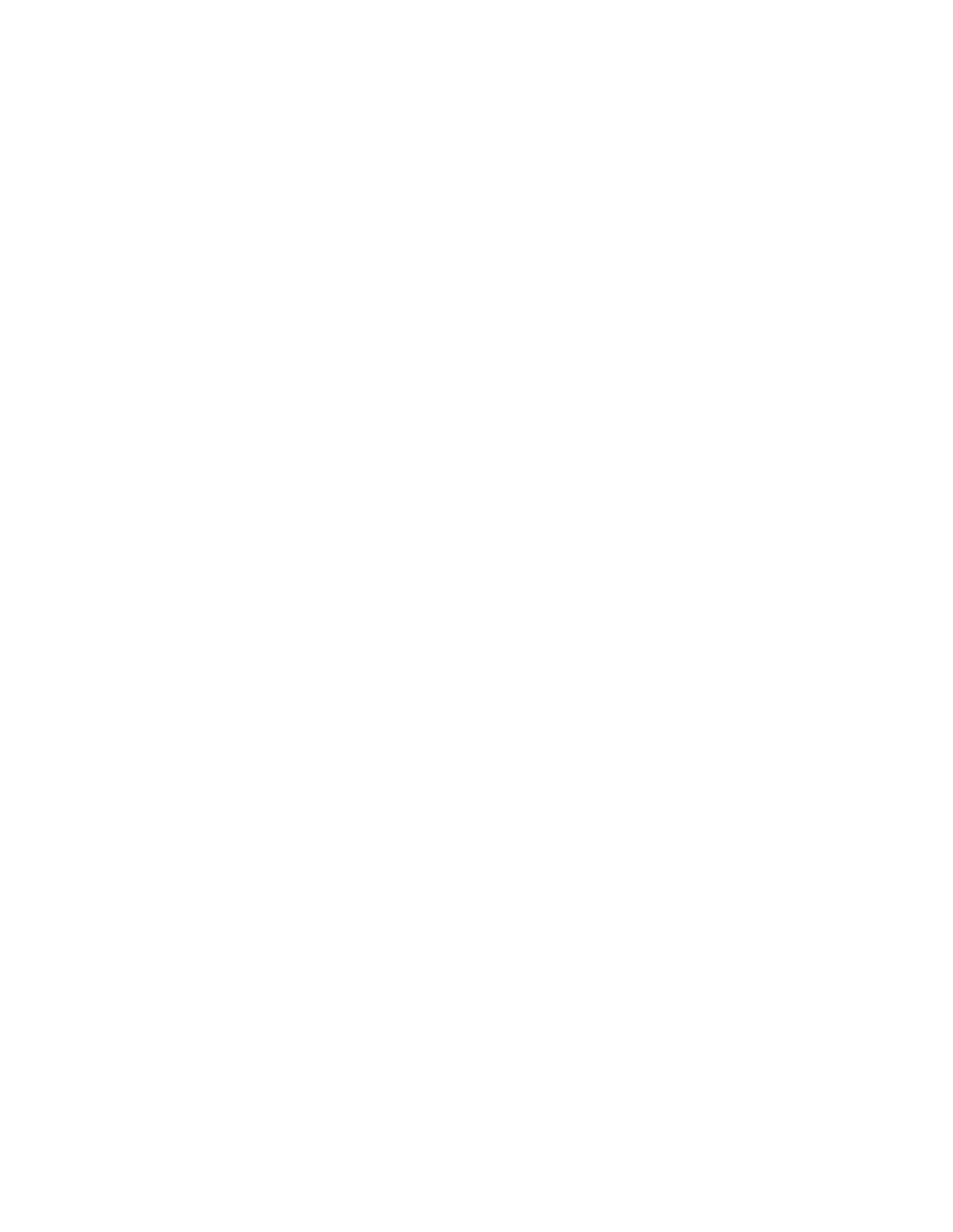# **Federal Impact Assessment Process Review: Response to the Expert Panel Report and Discussion Paper**

### <span id="page-4-0"></span>**I. INTRODUCTION**

The Environment, Energy and Resources Law Section and Aboriginal Law Section of the Canadian Bar Association (CBA Sections) appreciate the opportunity to respond to the Review of Environmental Assessment (EA) Processes Expert Panel Report, *Building Common Ground: A New Vision for Impact Assessment in Canada*, and the *Environmental and Regulatory Reviews: Discussion Paper* (EA Expert Panel Report)[1](#page-4-1) The CBA Sections agree that the goal of these reviews should be to develop an impact assessment (IA) process based on the five pillars of sustainability – incorporating meaningful public participation, best available scientific information and Indigenous and community knowledge, while protecting the environment.

The CBA is a national association representing approximately 36,000 jurists across Canada, including lawyers, notaries, law teachers and students, and its primary objectives include improvements in the law and the administration of justice. The CBA Sections comprise lawyers with in-depth knowledge of environmental, energy and natural resources law issues, as well as defining cases and legislation related to Indigenous Peoples, Aboriginal and treaty rights, land claims, constitutional reform, administration of justice and traditional Aboriginal law.

As a general comment, we emphasize the importance of implementing a robust federal IA regime that is sufficiently funded and resourced, to achieve the overall objectives of restoring public trust in the IA process, introducing new, fair processes, and getting resources to market. We also comment on specific issues in the EA Expert Panel Report and the Discussion Paper. These include projects subject to the federal IA process, the scope of the IA process, cooperation with other governments, governance, conducting regional IA studies, public participation, and the role of Indigenous communities. Finally, we comment on the federal

<span id="page-4-1"></span> $\overline{\phantom{a}}$ 

<sup>1</sup> *See,* Environmental Assessment Review Expert Panel, *Building Common Ground: A New Vision for Impact Assessment in Canada*, (April 2017), available [online](https://www.canada.ca/en/services/environment/conservation/assessments/environmental-reviews/environmental-assessment-processes/building-common-ground.html) (http://ow.ly/C34N30eNgQ6). *See also,* Government of Canada, *Environmental and Regulatory Reviews: Discussion Paper* (June, 2017), available [online](https://www.canada.ca/en/services/environment/conservation/assessments/environmental-reviews/share-your-views/proposed-approach.html) (http://ow.ly/iVWk30eNgSx)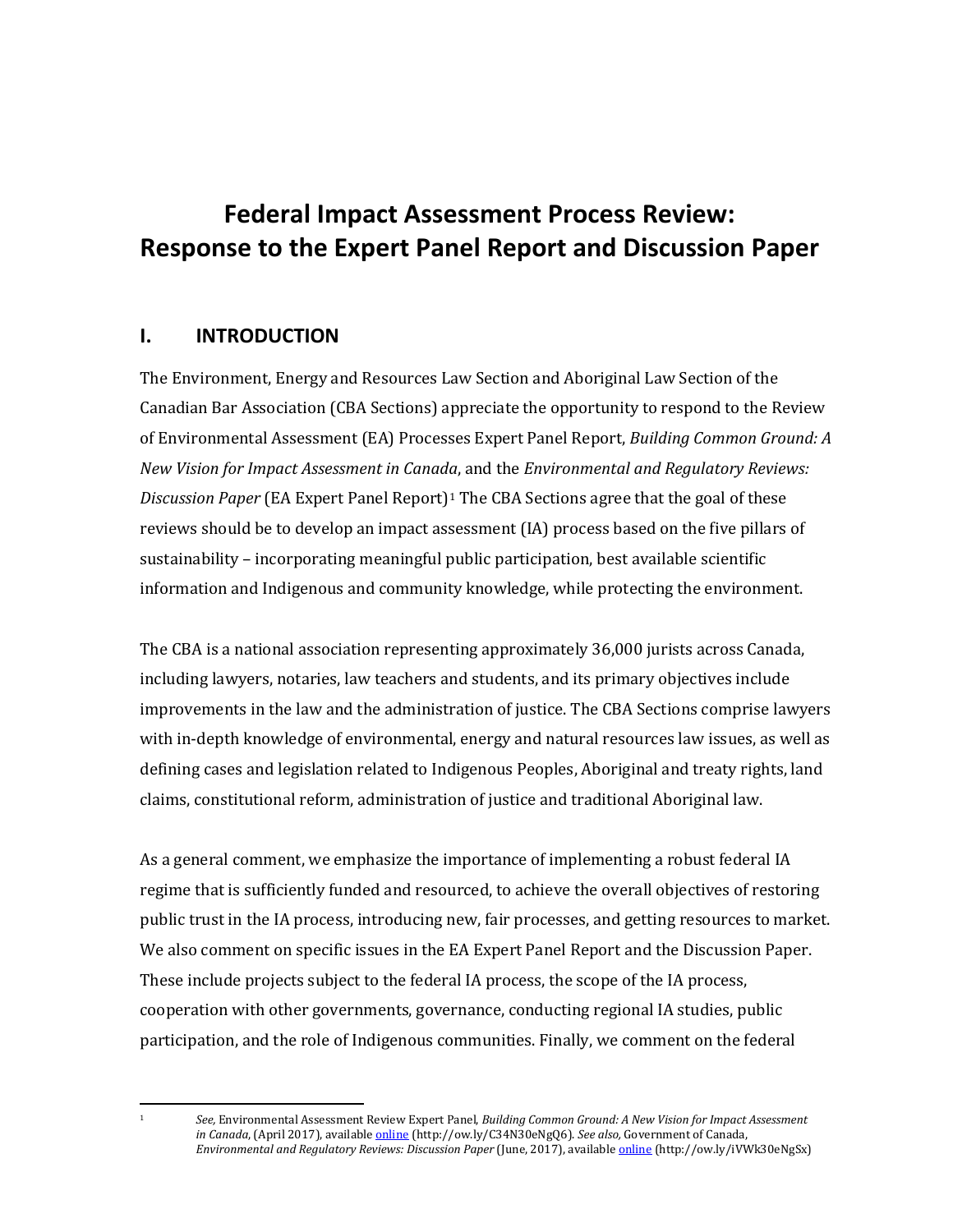government's review of the National Energy Board (NEB), the *Fisheries Act* and the *Navigation Protection Act* (NPA).[2](#page-5-1)

### **RECOMMENDATION**

**1. The CBA Sections recommend that the goal of the federal impact assessment process review should be to develop a robust and sufficiently funded IA process based on the five pillars of sustainability – incorporating meaningful public participation, best available scientific information and Indigenous and community knowledge, while protecting the environment.**

### <span id="page-5-0"></span>**II. PROJECTS SUBJECT TO FEDERAL IMPACT ASSESSMENT (IA)**

In our December 2016 submissions, the CBA Sections agreed that federal IAs should be required for all projects with the potential for significant adverse effects in area(s) of federal jurisdiction.[3](#page-5-2) We noted that, "the current 'Project List' approach, as opposed to the former 'trigger' approach, gives useful certainty for all parties on the applicability and scope of the [Act]". We went on to state that the Canadian Agency's (CEA Agency) ability to screen projects out of the Canadian Environmental Assessment Act, 2012 (CEAA 2012), or the Minister's power to require an IA for non-listed projects, would be sufficient to ensure that all relevant projects are captured.[4](#page-5-3) However, as the Discussion Paper suggests, projects should only be designated or excluded from IA under certain conditions based on clear criteria and a transparent process. The CBA Sections also agree with the Discussion Paper recommendation to consider establishing clear criteria and a transparent process to periodically review and update the Project List.

The Expert Panel recommends two other triggering mechanisms for establishing a new Project List:

(i) Statutory criteria that would require an IA of projects that have the potential to impact present and future generations in a way that is consequential; and

<span id="page-5-1"></span> $\overline{c}$ <sup>2</sup> *See Fisheries Act,* R.S.C., 1985, c. F-14, available [online](http://laws-lois.justice.gc.ca/eng/acts/f-14/) (http://laws-lois.justice.gc.ca/eng/acts/f-14/). *See also Navigation Protection Act*, R.S.C., 1985, c. N-22, available [online](http://laws-lois.justice.gc.ca/eng/acts/N-22/) (http://laws-lois.justice.gc.ca/eng/acts/N-22/)

<span id="page-5-2"></span><sup>3</sup> Canadian Bar Association, *Environmental Assessment Process Review* (December 2016) available [online](http://www.cba.org/Our-Work/Submissions-(1)/Submissions/2016/December/Environmental-Assessment-Process-Review) (www.cba.org/Our-Work/Submissions-(1)/Submissions/2016/December/Environmental-Assessment-Process-Review). Canadian Bar Association, *Environmental Assessment Process Review Follow-Up* (December 2016), available [online](http://www.cba.org/Our-Work/Submissions-(1)/Submissions/2016/December/Environmental-Assessment-Process-Review-Follow-Up) (http://ow.ly/xT0v30eNgWm)

<span id="page-5-3"></span><sup>4</sup> *See Canadian Environmental Assessment Act, 2012,* R.S.C. 2012, c. 19, s. 52, available [online](http://laws-lois.justice.gc.ca/eng/acts/c-15.21/index.html) (http://lawslois.justice.gc.ca/eng/acts/c-15.21/index.html).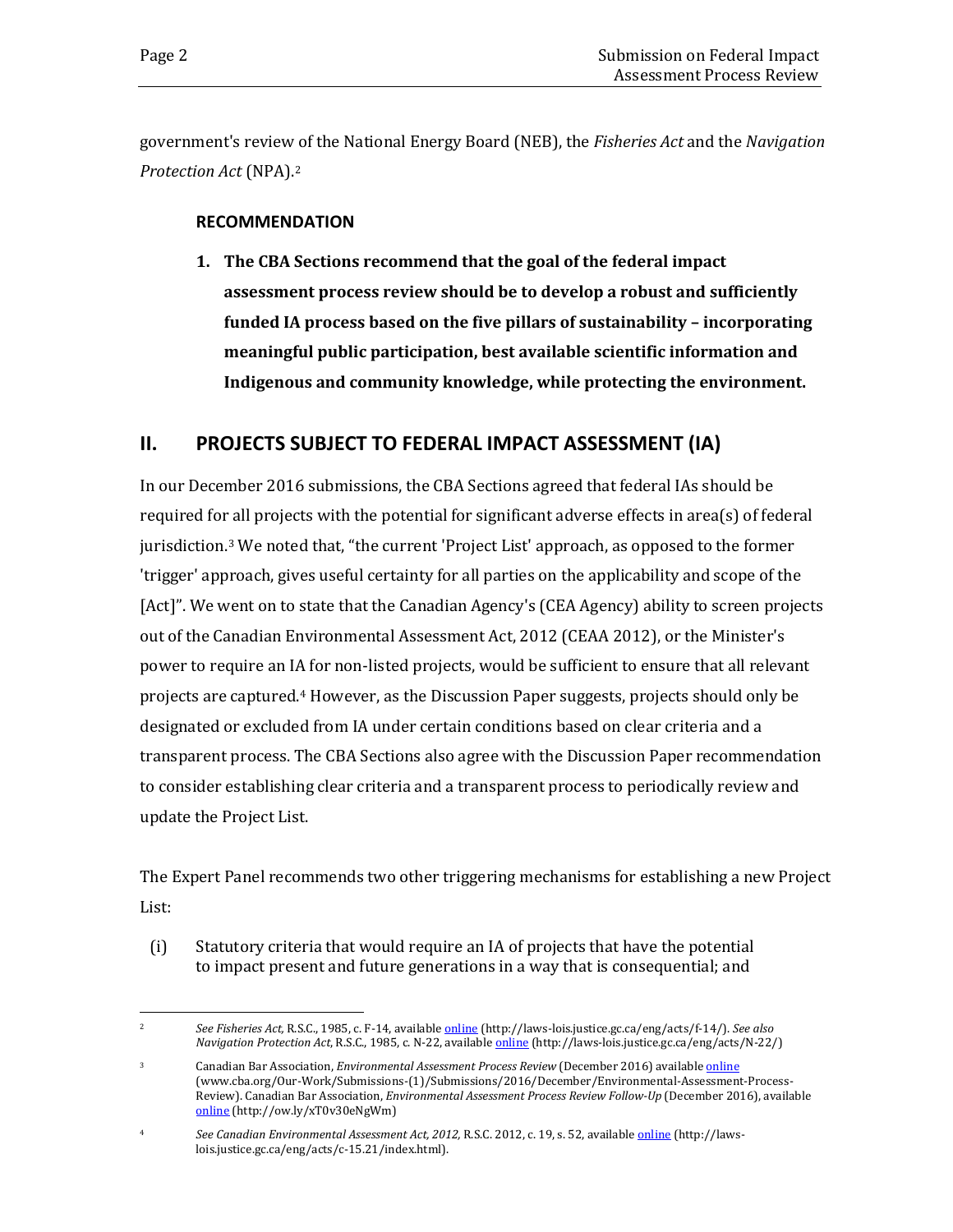(ii) Provisions for proponents (or any person or group) to request that a project require a federal IA. Instead of the Minister deciding whether an IA should be ordered, the decision would rest with an independent IA authority.

With mechanism (i), relying on the development of criteria that would automatically require an IA of projects with a potential consequential impact on present and future generations would introduce a subjective element that would undercut or erode the certainty associated with the applicability of a Project List. Project proponents would be left to forecast whether their projects would meet the criteria and hence be subject to the federal IA process. With mechanism (ii), we are of the view that decision making should rest with an elected and politically accountable person, such as the Minister.

### **RECOMMENDATIONS**

- **2. The CBA Sections recommend that clear criteria and a transparent process should be established to periodically review the Project List for federal IAs.**
- **3. The CBA Sections recommend that decision making should rest with an elected and politically accountable person, such as the Minister, and not with an independent IA authority.**

### <span id="page-6-0"></span>**III. FEDERAL IA PROCESS TIMELINES**

In our December 2016 submissions, we also observed that current IA applications and processes can be very detailed and expensive. To reduce or limit the level of detail, the CBA Sections recommended a two-stage process, with the first stage identifying significant adverse effects that could be "show stoppers" due to a lack of mitigation measures, the unique aspects of a project, or impacts on Indigenous Peoples.

It would be more efficient for all parties if a body such as the CEA Agency first considered and recommended to the Minister whether a project should proceed (with the level of information submitted at this stage limited to what would be needed for this preliminary determination). The Minister would make a determination and provide detailed written reasons for the decision. Assuming there were no show stoppers, the IA process would proceed to the next stage with more detailed information submitted for the permitting process to determine further design and mitigation requirements.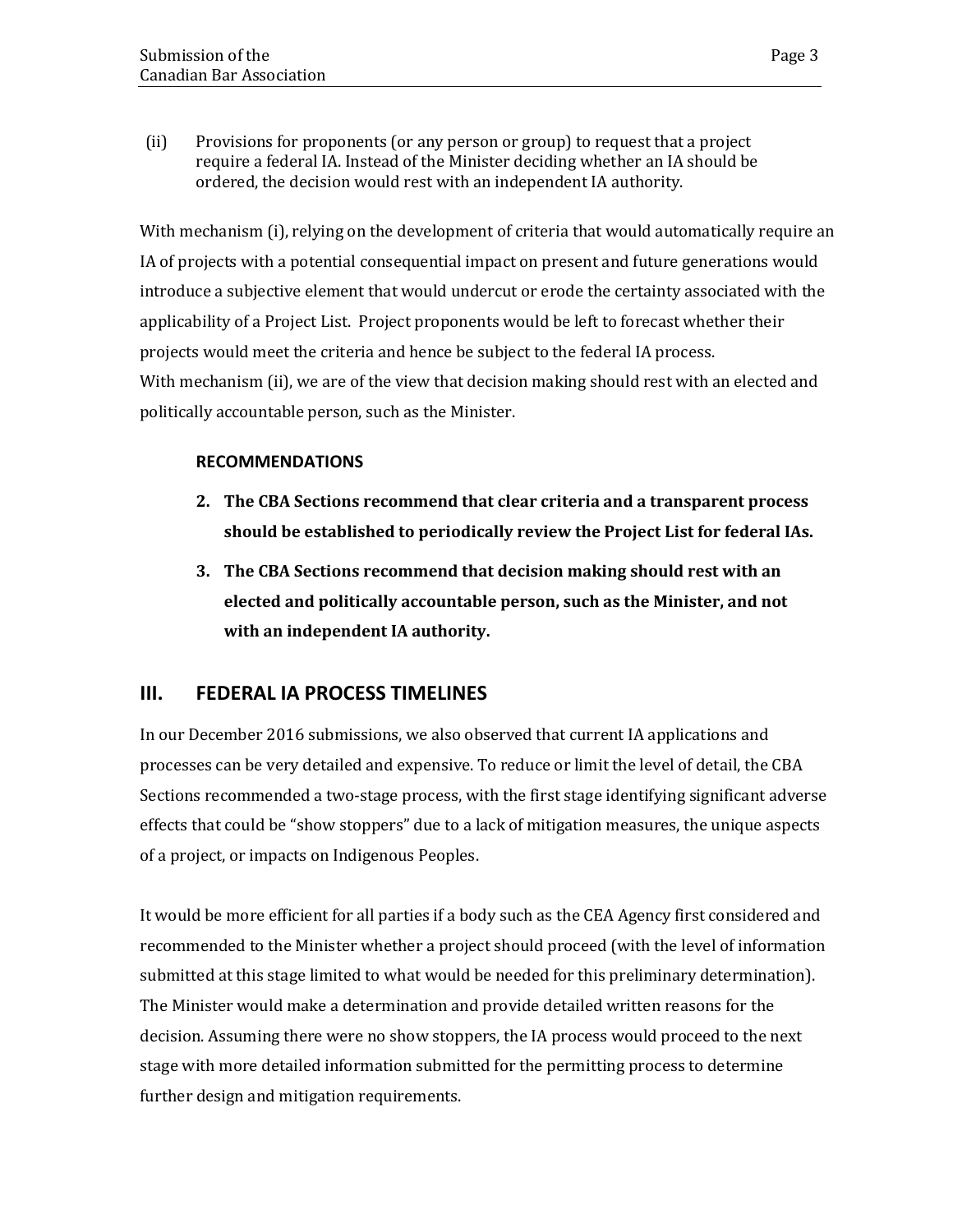The Expert Panel recommends that federal IA comprise three phases: a Planning Phase; a Study Phase and a Decision Phase. According to the Expert Panel, the Planning Phase "is intended to bring parties to face-to-face meetings and open up discussion on proposed activities early, before critical elements are decided." All interested parties would be able to identify their issues of concern to the proponent, provide input to the project design and establish terms for the assessment. The Planning Phase would provide a place to build trusting relationships. It would also enable early use of scientific knowledge, Indigenous knowledge and community knowledge. While the purpose of the Planning Phase is laudable, it is not clear when this Phase would commence. The federal government's Discussion Paper also recommends an early planning and engagement phase, but likewise does not indicate when this Phase would formally commence.

A good starting point would be when the proponent submits a preliminary project description. It would also be important for this stage of the process to be proponent-led – as opposed to leaving it in the hands of an independent IA authority, as envisaged by the Expert Panel. The proponent should retain management of its project with an independent IA authority or agency having an oversight role.

The Discussion Paper supports a proponent-led process, but goes on to suggest that at the Early Planning and Engagement Phase that the proponent should "seek consensus" on the project assessment process. Again, while this is a laudable objective, going to the next phase of the IA process should not be contingent on achieving consensus on the entire IA process. The Expert Panel also recommended a complex IA process, with multiple steps, committees, groups and panels where no timelines are proposed for each stage. To the extent there are timelines, they would be determined on a project-by-project basis.

The CBA Sections prefer and support the Discussion Paper recommendation of maintaining legislated timelines to provide clarity and predictability, while allowing ministerial approval to depart from the timelines in special circumstances. Statutory timelines are important, and serve to inform parties at the outset what is a reasonable time for each step of the IA process. The statute should provide a mechanism (similar to the one currently available in CEAA 2012) for departing from these timelines under certain conditions.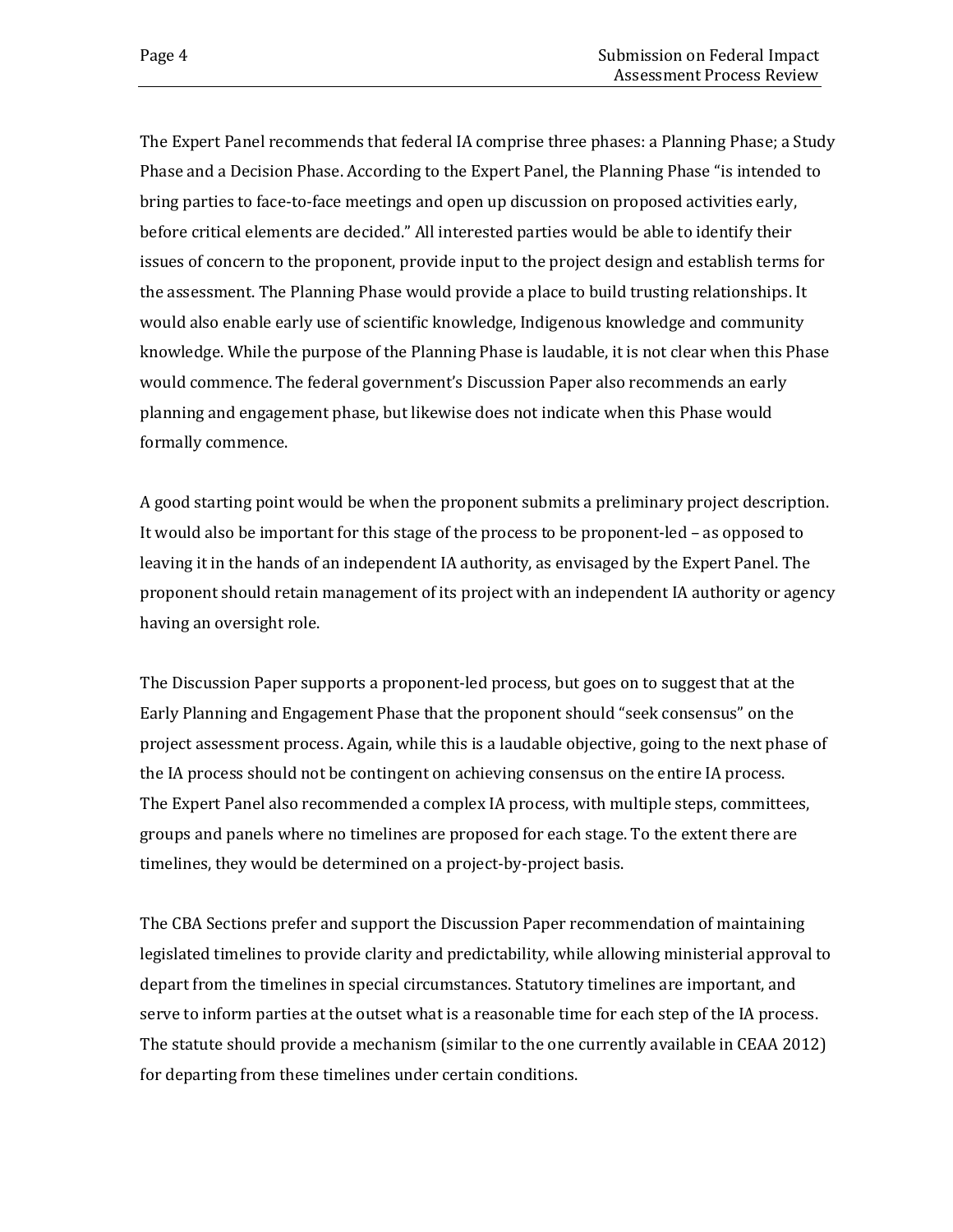While we share the Expert Panel's view on the importance of a transparent post-IA phase (including effective enforcement), delays and lack of transparency in the current federal permitting process have become a fundamental challenge for project sponsors. In our view, subsequent permitting processes should focus on how the project should proceed, not on whether it should proceed. Regulators at the permitting stage should not have the ability to directly or indirectly prohibit the project from proceeding.

For the IA process to be (and perceived to be) fair, it will also be necessary to increase the federal capacity to provide credible scientific and technical advice needed to support a predictable, timely and cost-effective permitting process. Without this enhanced capacity in the post-IA permitting process, no amount of investment in the IA process is likely to result in resources getting to market.

### **RECOMMENDATIONS**

- **4. The CBA Sections recommend a two-stage IA process. The first stage should be proponent-led and identify if a project should proceed (considering significant adverse effects). The second stage should determine further project design and mitigation requirements.**
- **5. The CBA Sections recommend that the level of information submitted at the first stage of the IA process should be limited to what is required for a preliminary determination, with more detailed information submitted for the second stage.**
- **6. The CBA Sections recommend maintaining legislated timelines for the IA process to provide clarity and predictability, with a statutory mechanism (similar to the one currently available in CEAA 2012) allowing ministerial approval to depart from the timelines in special circumstances.**
- **7. The CBA Sections recommend that the post-IA permitting process should be fair, transparent, predictable, timely and cost-effective. It should focus on how the project should proceed, and not on whether it should proceed.**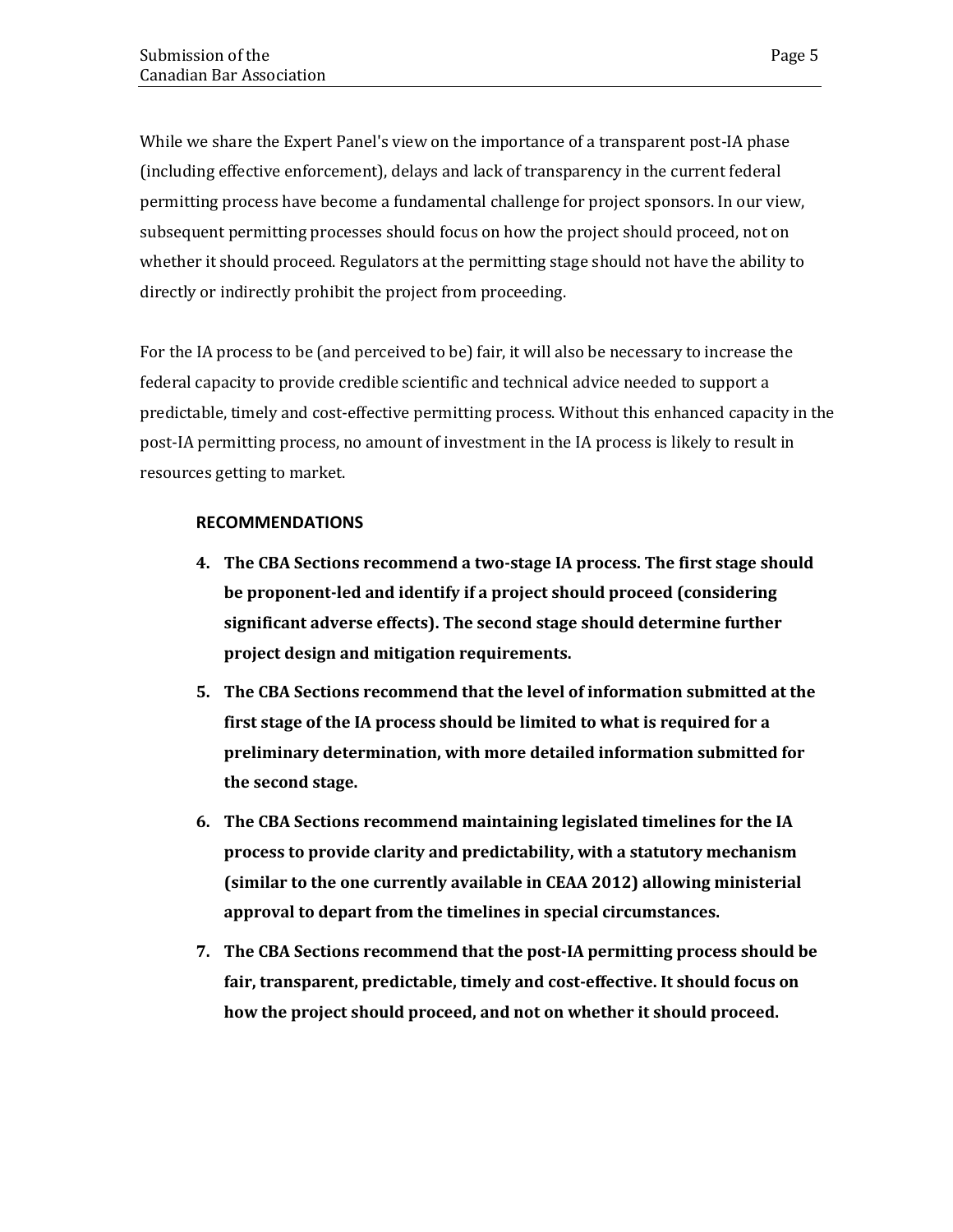## <span id="page-9-0"></span>**IV. SCOPE OF THE FEDERAL IA PROCESS**

The Expert Panel confirmed that sustainability should be central to federal IA. To meet the needs of current and future generations, the Expert Panel recommended that federal IA should provide assurance that approved projects, plans and policies contribute a net benefit to environmental, social, economic, health and cultural well-being. This is a major shift from the current focus on the significance of adverse environmental effects.

The Discussion Paper does not reference a sustainability test. Instead, the recommendation is for expanding the scope of IA to include key elements of sustainability such as environmental, economic, social and health to support more "holistic and integrated decision making in areas of federal jurisdiction". We support this expansion of the scope of IA, but also recommend the inclusion of cultural considerations and an assessment of long term impacts that are likely to affect future generations. This reflects the principle in Indigenous traditions of considering the next seven generations in decision making.

### **RECOMMENDATION**

**8. The CBA Sections recommend expanding the scope of IA to include key elements of sustainability such as environmental, economic, social and health, and cultural considerations, as well as and an assessment of long term impacts that are likely to affect future generations.** 

## <span id="page-9-1"></span>**V. COOPERATION WITH OTHER GOVERNMENTS**

The Expert Panel properly endorsed the principle of "one project, one assessment" as central to implementing IA around the five pillars of sustainability. However, it also recognized that, for most projects, potential impacts on the five pillars of sustainability would include areas beyond federal authority. As a result, to achieve the goal of one project, one assessment, the Expert Panel endorsed revisiting cooperation agreements between governments to ensure that they achieve the principle of "harmonization upward", meaning cooperation that meets the highest standard of IA.

In addition to cooperative agreements, the Expert Panel recommended that substitution agreements (on a project-by-project basis) should remain an option in an enhanced federal IA process. The CBA Sections are pleased that the Discussion Paper also recommends legislation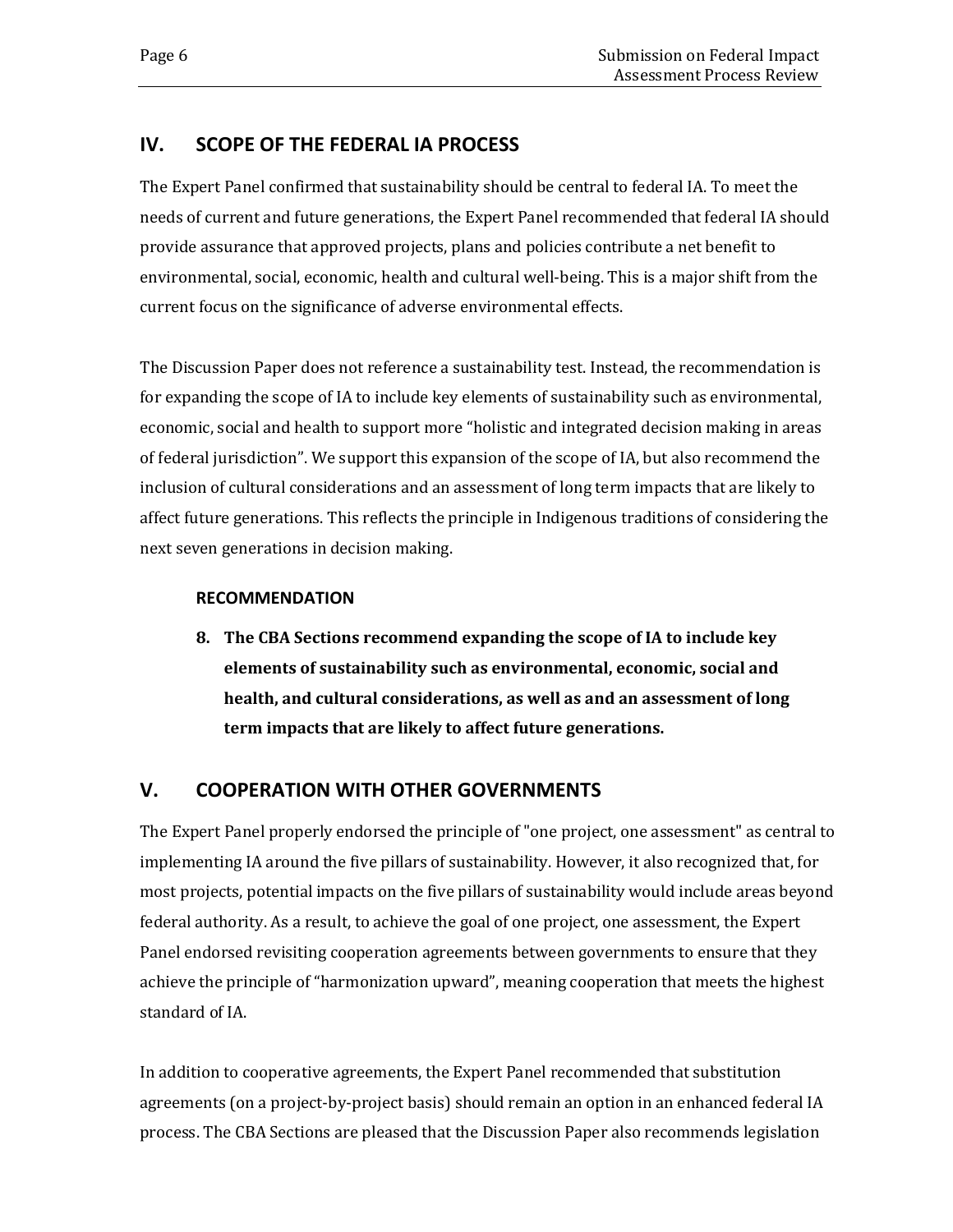to allow for substitution of project assessments with provinces and territories as well as with Indigenous governments. However, as with cooperation agreements, the federal government should ensure that substitution requirements are strengthened to ensure that the principle of "harmonization upward" is implemented, and that the highest standards of IA are met.

In contrast, for equivalency arrangements, the Expert Panel concluded they would not advance or meet matters of federal interest, and therefore should not be pursued under a new IA regime. The Discussion Paper does not reference equivalency arrangements. We suggest that in following the principle of "one project, one assessment," equivalency arrangements may have a place in certain circumstances concerning certain projects.

### **RECOMMENDATION**

- **9. The CBA Sections recommend using the principle of "one project, one assessment" based on the principle of "harmonization upward" to ensure cooperation that meets the highest standard of IA.**
- **10. The CBA Sections recommend that equivalency arrangements may continue to be of use in certain circumstances for certain IA projects.**

### <span id="page-10-0"></span>**VI. GOVERNANCE**

The EA Expert Panel Report recommended the establishment of a single, quasi-judicial, IA authority. This authority would be responsible for, manage, and make all decisions on project assessments, and would also discharge the Crown's duty to consult Indigenous Peoples (with the option of an appeal to Cabinet on the IA authority's final decision). The multiple proposed roles of the IA authority as manager, reviewer and judge of IAs will inevitably create conflicts.

Vesting significant final decisions with unelected officials is also problematic. As the Discussion Paper recommends, IA decision making would be more appropriately undertaken by Ministers or by Cabinet in certain circumstances. The basis on which these decisions are taken needs to be clear, with written reasons given. The Discussion Paper simply states that decisions must be taken on whether projects are in the public interest. This test is too vague and needs to be clarified. We recommend that decision making should be done using the sustainability test referenced above, as well as applying Gender-Based Analysis Plus as set out in the Discussion Paper.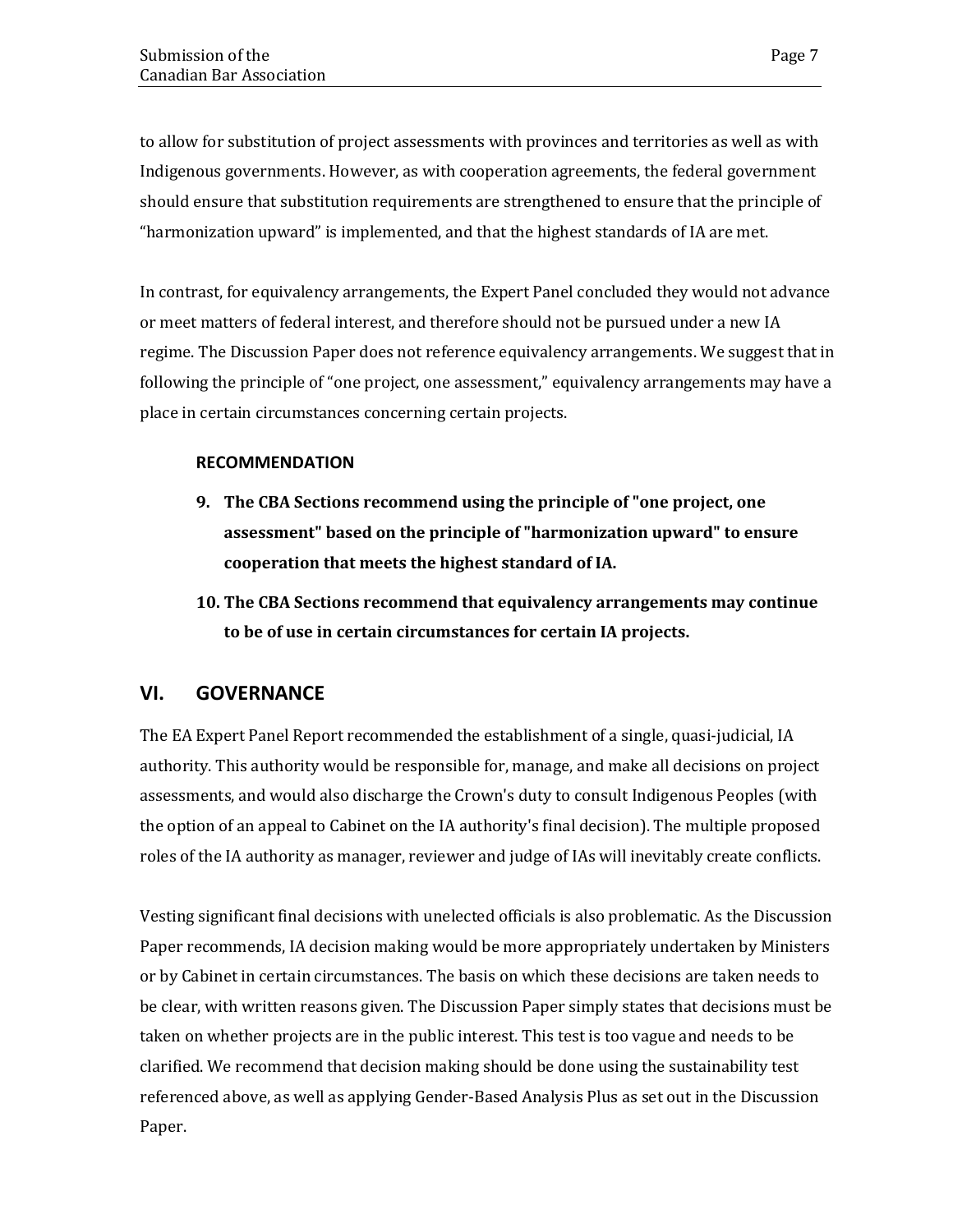#### **RECOMMENDATIONS**

- **11. The CBA Sections recommend that the multiple proposed roles of a new IA Authority as authority as manager, reviewer and judge of IAs will inevitably create conflicts.**
- **12. The CBA Sections recommend that vesting significant final decisions with unelected officials is problematic, and that IA decision making would be more appropriately undertaken by Ministers or by Cabinet in certain circumstances.**
- **13. The CBA Sections recommend that decision making should be done using a sustainability test (incorporating meaningful public participation, best available scientific information and Indigenous and community knowledge, while protecting the environment), and not simply based on the vague concept of public interest.**

### <span id="page-11-0"></span>**VII. CONDUCTING AND FUNDING REGIONAL IMPACT ASSESSMENT STUDIES**

The Expert Panel and the Discussion Paper support regional IA studies. The EA Expert Panel Report concluded that, "in addition to being well-equipped to address the sustainability of development in various regions, particularly in relation to cumulative impacts, regional IA can also streamline project IA to the benefit of proponents and communities alike." The Discussion Paper stated that to achieve a deliberate approach to the assessment and management of cumulative effects, regional assessments are a necessary pre-requisite. However, neither the EA Expert Panel Report nor the Discussion Paper elaborate on how regional IA studies should be funded.

As the CBA Sections stated in our December 2016 submissions, there needs to be an express consideration of how regional IA studies should be funded and who is responsible for conducting them. In our view, it would be unfair and potentially counterproductive for the first project proponent in a region to bear the full burden of conducting a comprehensive regional IA study. Federal government funding will be necessary to ensure that robust regional IA studies involve the participation of affected communities. It might be possible to create a mechanism where the federal government could recover some of its expenditures from future proponents seeking to develop projects in regions that have been the subject of regional IA studies.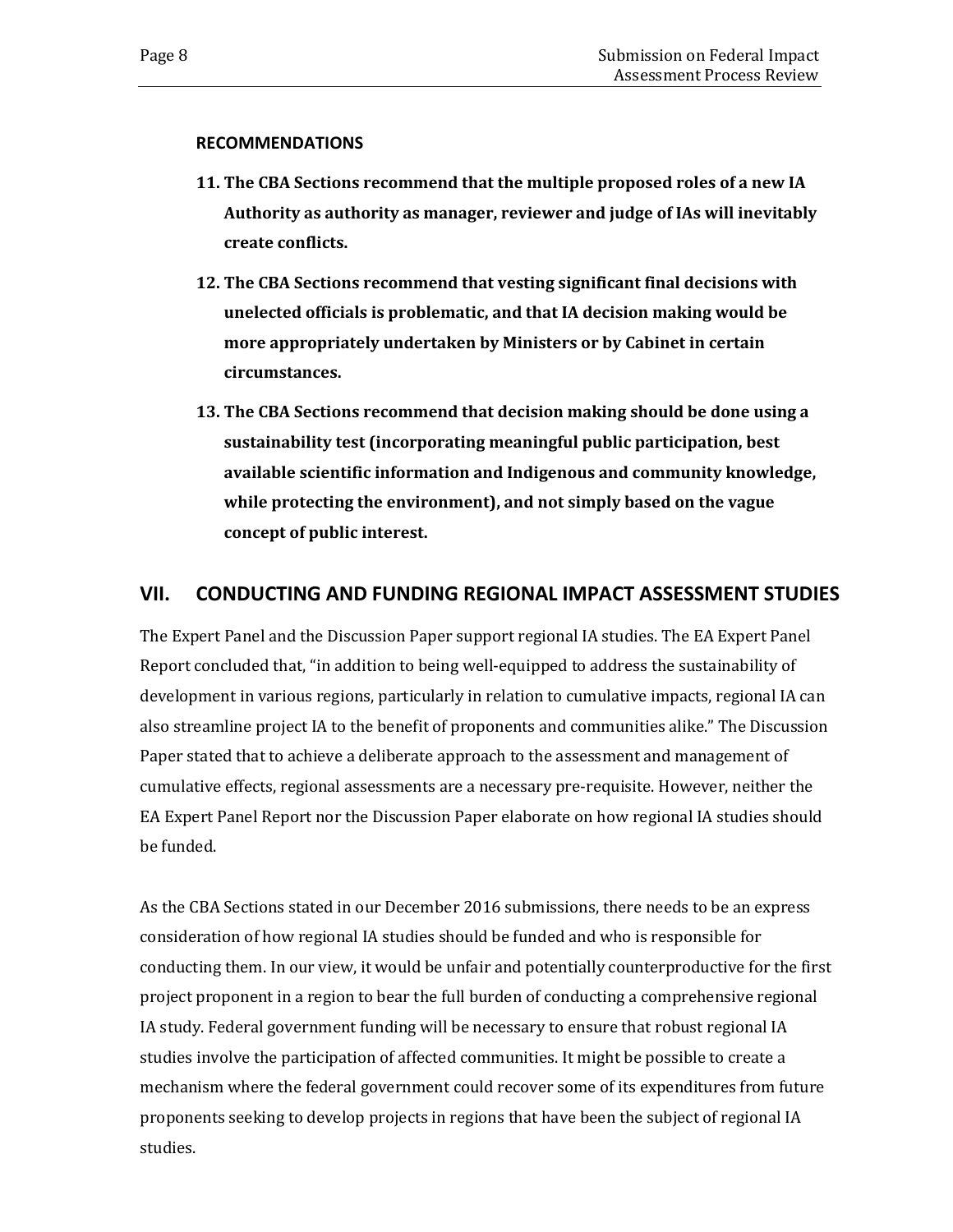We recommend that regional IA studies be conducted by independent, well qualified and diverse panels or authorities that have the public trust and confidence. In regions where Indigenous Peoples live, the panels should have Indigenous representatives (as recommended in the Discussion Paper). If an independent body with this responsibility is established, and also tasked with the responsibility of identifying areas that should be the subject of regional IA studies, it should have diverse, qualified and experienced representation. It should also be sufficiently funded to ensure that science-based studies, as well as Indigenous studies, can be conducted well in advance of a proponent seeking approval for a particular project in the area.

### **RECOMMENDATIONS**

- **14. The CBA Sections recommend that federal government funding is necessary to ensure that robust regional lA studies involve the participation of affected communities.**
- **15. The CBA Sections recommend that regional IA studies be conducted by independent, well qualified and diverse panels or authorities that have the public trust and confidence. In regions where Indigenous eoples live, the panels should have Indigenous representatives.**
- **16. The CBA Sections recommend that if an independent body with responsibility for regional IA studies is established, it should also be tasked with the responsibility of identifying areas that should be the subject of these studies. It should have diverse, qualified and experienced representation, and be sufficiently funded.**

### <span id="page-12-0"></span>**VIII. PUBLIC PARTICIPATION**

The CBA Sections stated in our earlier submissions that the "interested party" test (as applied by the Review Panel in the New Prosperity EA) would be appropriate for determining who may participate in an IA process. The Expert Panel took a different view concluding that meaningful public participation should include all those wanting to be in involved in a project IA. Further, the Panel went on to state that, "adequate funding is required to address assessment needs throughout all IA phases and ongoing capacity development". This was picked up in the Discussion Paper with the recommendation of improved participant funding programs for Indigenous Peoples and the broader public.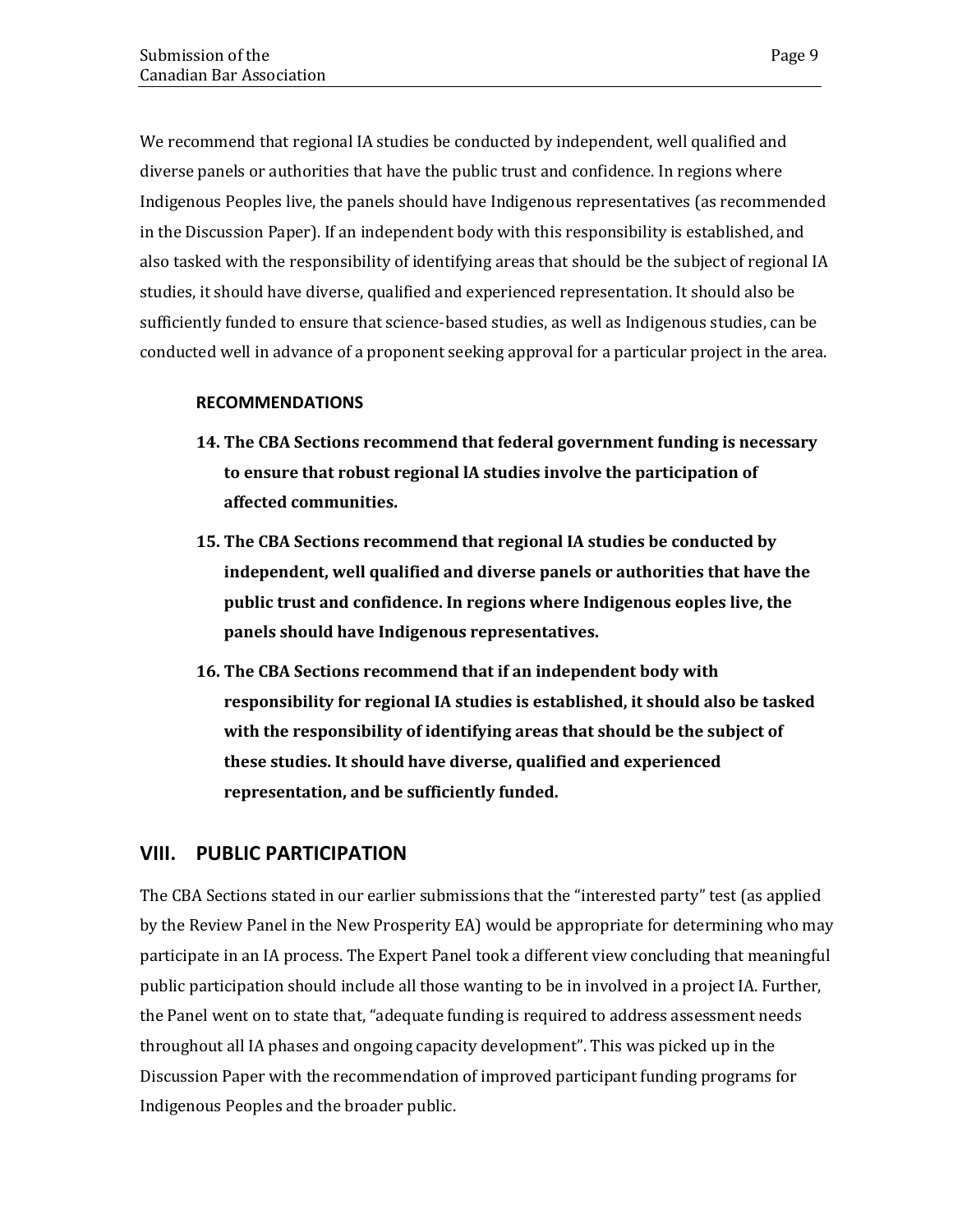We agree that adequate funding of interested parties, including Indigenous groups, is a key precondition for robust IAs that result in decisions based on "science, facts and evidence, and serve the public's interest." Without sufficient funding, interested parties cannot meaningfully participate in an IA process. However, neither the Expert Panel nor the Discussion Paper identifies who should be responsible for adequate funding, including participant funding programs. One can only assume that in all instances, the proponent would bear this responsibility. Imposing this burden solely on the project sponsor may adversely affect its willingness to develop projects in Canada. To avoid this result, it will be important to ensure that the IA process is sufficiently and fairly resourced by the proponent as well as the federal government and other jurisdictions to ensure meaningful participation.

The Expert Panel also recommended that every step of the assessment process should be based on consensus, and should be predicated on achieving consensus. As the Mining Association of Canada (MAC) pointed out in its submission, this requirement is not realistic. While consensusbuilding is desirable, enhancing collaboration, inclusion and engagement is a more realistic approach for a legislated project assessment process. Other than the reference to seeking consensus on the project assessment process at the Early Planning and Engagement Phase, the Discussion Paper has wisely adopted the position articulated by MAC.

### **RECOMMENDATIONS**

- **17. The CBA Sections recommend that the IA process be sufficiently and fairly resourced by the proponent as well as the federal government and other jurisdictions to ensure robust IAs and meaningful public participation.**
- **18. The CBA Sections recommend an approach to the IA process that enhances collaboration, inclusion and engagement.**

### <span id="page-13-0"></span>**IX. ROLE OF INDIGENOUS COMMUNITIES**

The CBA Sections commend the Expert Panel for its extensive consideration of the role of Indigenous communities and groups in its vision for a new IA process. Although the focus of our comments here is on how the EA Expert Panel Report addresses issues raised in our original submissions, we recognize that the Expert Panel made concerted efforts to address many of the deficiencies identified by Indigenous groups with respect to the current federal IA process.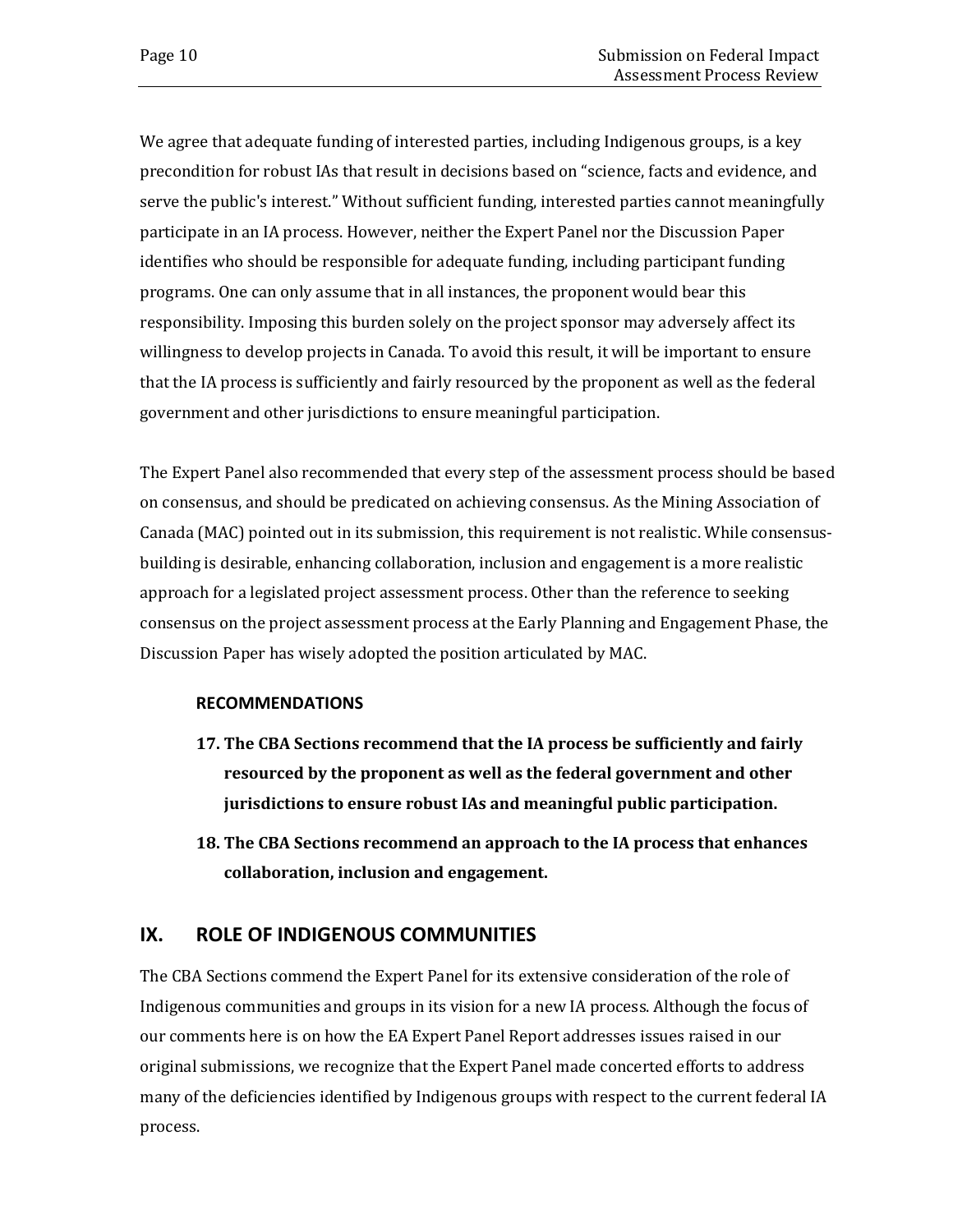## **A. Meaningful consultation and participation in assessment**

### **Consultation and accommodation**

As the Expert Panel recognized, meaningful implementation of the principles recommended in its Report with respect to Indigenous Peoples requires a "broader discussion" between the Government of Canada and Indigenous Peoples about, among other things, their nation-tonation relationship and the goal of reconciliation. The Discussion Paper contemplates "a single federal government agency to assess impacts and *coordinate* consultation and accommodation with Indigenous Peoples for federally designated projects" (our emphasis). Under the section on Impact Assessment in the Discussion Paper, it appears that the federal government is considering empowering the agency charged with all IA to also coordinate Indigenous consultation and accommodation. Although coordination may imply activity other than carrying out consultation and accommodation, the Expert Panel recommended consultation and accommodation be conducted by the IA entity, and we assume this is what the federal government also intends.

However, in its timely decision in *Clyde River (Hamlet) v. Petroleum GeoServices Inc*., 2017 SCC 40, the Supreme Court of Canada answered in the affirmative the question of whether the Crown can rely on a federal government tribunal or agency to carry out the Crown's obligation to consult with and, if necessary, accommodate, Indigenous Peoples.[5](#page-14-0) The Crown could rely on the single federal government assessment agency contemplated in the Discussion Paper to conduct consultations with Indigenous Peoples and, where necessary, accommodate Indigenous Peoples in a project or other matter before the agency. But, for the Crown to rely on an agency to carry out the duty of consultation and accommodation, the agency must have the powers to conduct the consultation and the means to implement accommodation measures. The Supreme Court of Canada noted some of the required attributes of such an agency.

To conduct adequate consultation, the agency must have an express or implied mandate to do so. It must be given broad discretion to inquire into the subject matters that may arise during consultation. This includes the power to conduct hearings, compel evidence and issue orders for providing information and undertaking studies. Importantly, the agency must have the ability to grant participation funding to affected Indigenous Peoples in appropriate circumstances.

<span id="page-14-0"></span> $\overline{5}$ 

<sup>5</sup> *Clyde River (Hamlet) v. Petroleum GeoServices Inc*., 2017 SCC 40, available [online](https://scc-csc.lexum.com/scc-csc/scc-csc/en/item/16743/index.do) [\(https://scc-csc.lexum.com/scc](https://scc-csc.lexum.com/scc-csc/scc-csc/en/item/16743/index.do)[csc/scc-csc/en/item/16743/index.do\)](https://scc-csc.lexum.com/scc-csc/scc-csc/en/item/16743/index.do)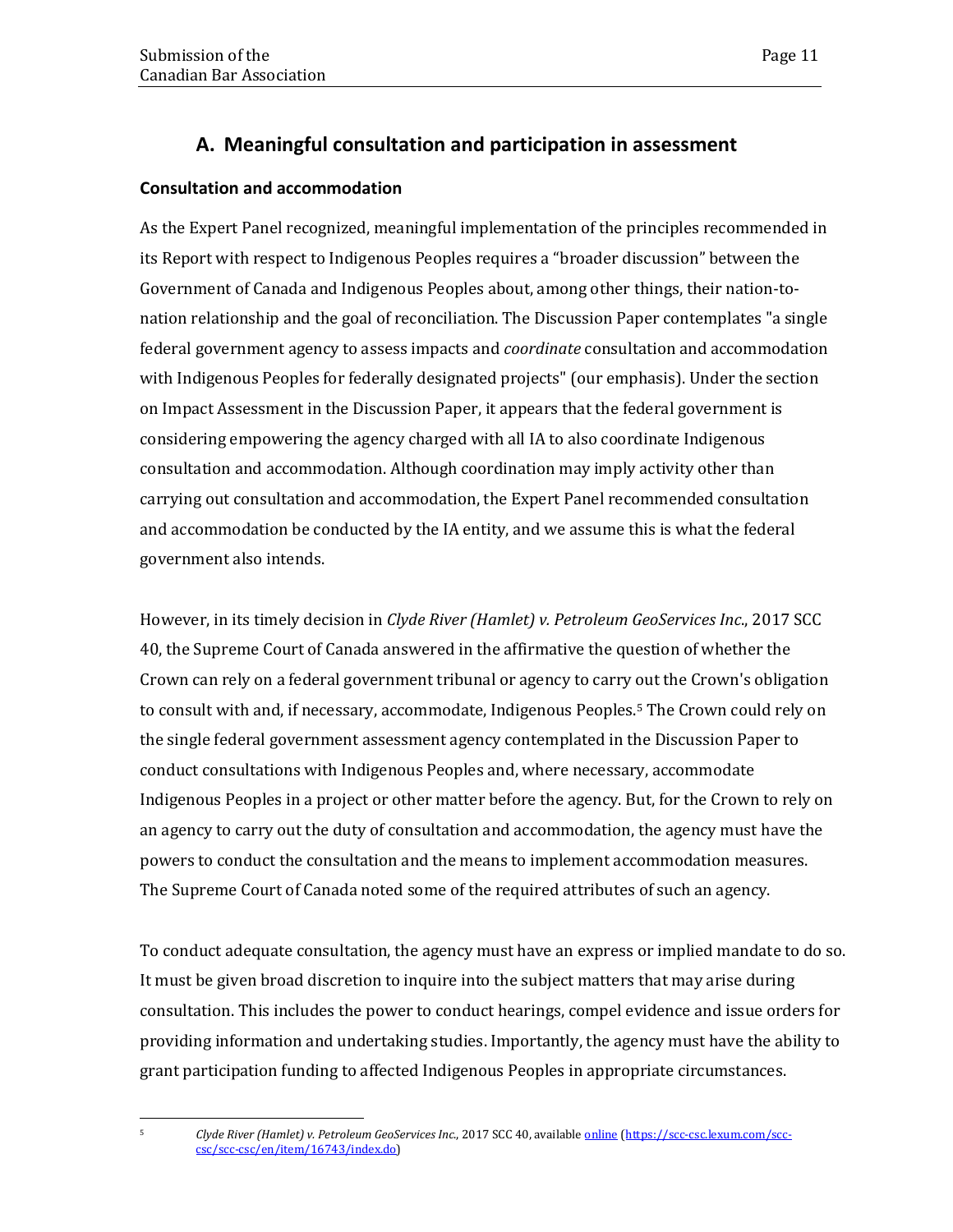The ability to accommodate requires that the agency be given the power to place preconditions before granting an approval and to impose terms and conditions on approvals. Accommodation also requires that the agency be able to deny an approval or reserve a decision pending further proceedings. The agency must also have the capacity, institutional experience and ability to conduct the consultation, assess the impacts and understand the options for accommodation.

The assessment process may or may not comprise the entire consultation and accommodation process in a particular case. It follows that it is not enough for the Crown to establish a general mandate for the agency to carry out the Crown's duty to consult and accommodate, and expect Indigenous groups to figure out the role of the agency in a particular case. The Supreme Court emphasizes that the Crown must advise the affected Indigenous group in advance that it intends to rely on the agency to fulfil its duty to consult in whole or in part and, where necessary, to accommodate. The agency itself, or another representative of the Crown, could be responsible for notifying the affected group of the process the Crown intends to follow in each case.

If the entire consultation and accommodation process is not going to be carried out by the agency as part of its assessment process, the Indigenous group must be advised in advance as to what other consultation and accommodation processes the Crown will follow.

This information must be provided in advance so the affected Indigenous group can express its concerns about the adequacy of the proposed consultation and accommodation process, including the proposed participation of the Indigenous group in the process. It follows that an effective mechanism must be put in place to allow for an appeal or review of a decision about the consultation process. The process should allow concerns to be brought to the attention of the appropriate Crown representatives outside the agency when necessary.

Practically speaking, this responsibility entails positive actions on the Crown to provide clear confirmation to the affected Indigenous groups of which entity (for example, the IA entity, a minister or minister's representative, or a combination) will carry out the consultation process on behalf of the Crown. Equally important about this early engagement is the opportunity for the Crown to facilitate a joint development with the affected Indigenous groups of the form and substance of the consultation and accommodation process. We recommend that the process be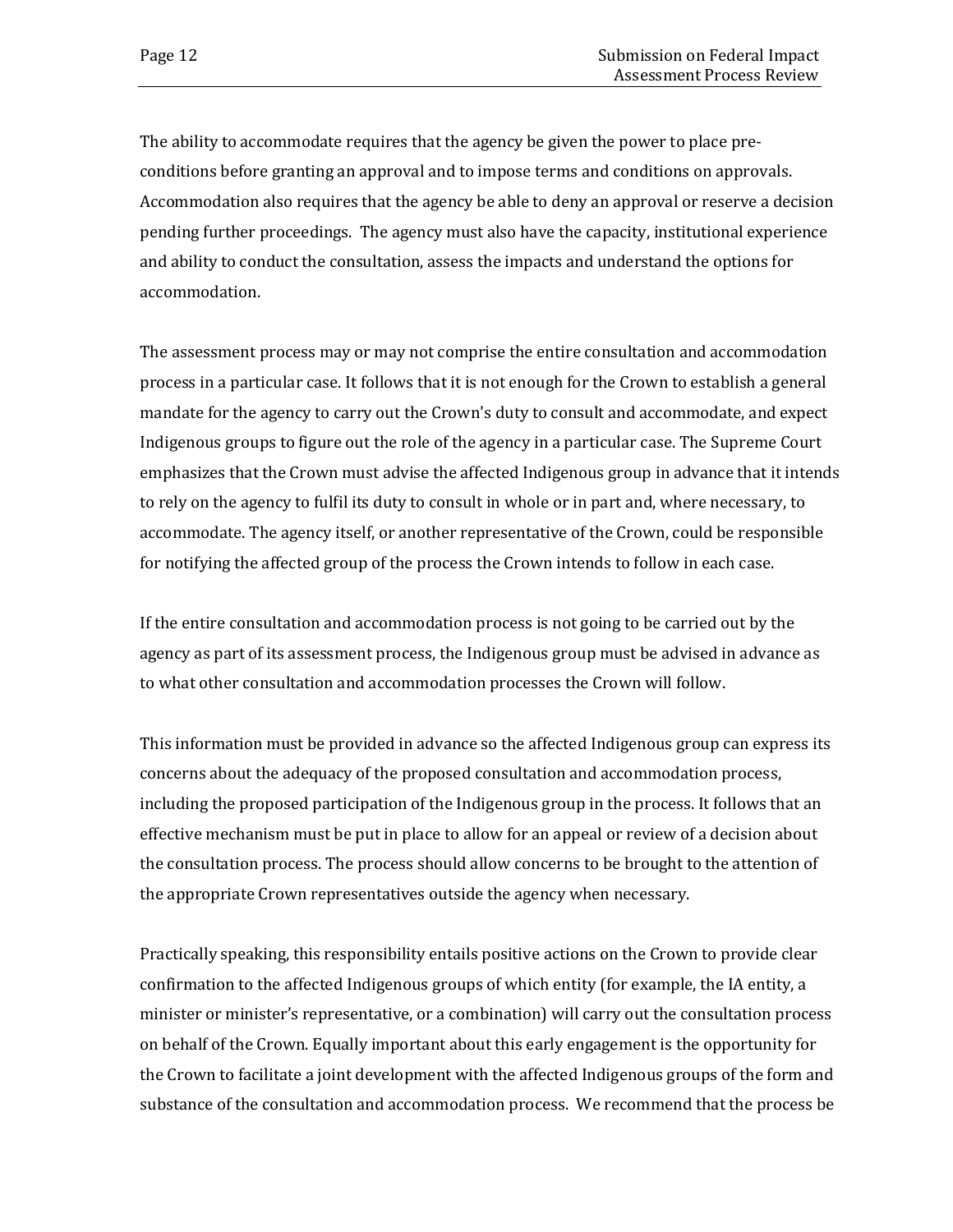more focused in its scope and have funding in addition to that available for participation in the assessment process itself.

We agree with the federal government that its role in consultation needs to be "clear and consistent," as well as clarified in regulatory processes. In the CBA Sections' submission to the Expert Panel, we recommended fostering meaningful consultation with Indigenous Peoples, including by requiring the federal government to outline:

- the entire proposed consultation process in advance, explaining where and how the IA process fits into that consultation process; and
- its role in the consultation process where substitution or equivalency takes place with a province.

The objective of achieving an adequate process for consultation and accommodation is important, but a more critical objective is to achieve meaningful consultation. In the context of early planning for IA, the federal government has proposed direct engagement between the Crown and Indigenous Peoples to discuss and understand potential impacts, and to facilitate early planning and issue identification. As noted in our earlier submissions, early engagement with Indigenous Peoples in the IA process alone is not adequate consultation if the federal government continues to rely on IA as a first step in the consultation and accommodation process. This engagement must be throughout the IA process, and must occur in recognition that participation requires time and resources for potentially affected Indigenous Peoples.

We recommend that when an affected Indigenous group raises concerns that the regulatory process being relied on by the Crown does not achieve adequate consultation or accommodation, the IA legislation should specify that the regulatory agency must consider these concerns in a timely manner – and if adequate consultation or accommodation has not been achieved, take or cause to be taken additional or new measures to meet the Crown's duty. As indicated by the Supreme Court, these measures "might entail filling any gaps on a case-bycase or more systemically through legislative or regulatory amendments" or "might require [the Crown] making submissions to the regulatory body, requesting reconsideration of a decision, or seeking a postponement [of an IA decision] in order to carry out further consultation in a separate process before the [IA] decision is rendered."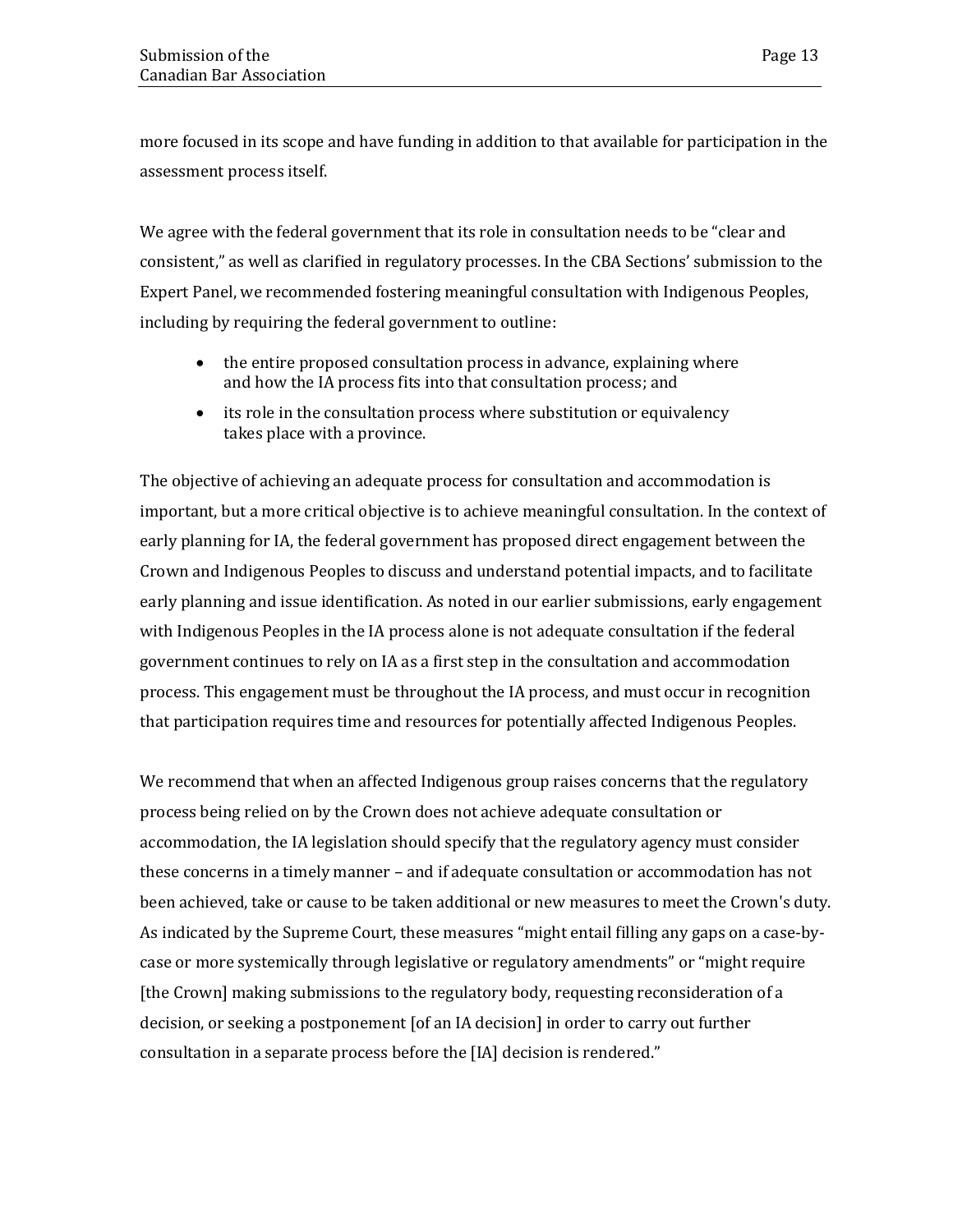We recommend that the engagement with Indigenous Peoples in the determination of preliminary impacts – if this is, in fact, the level of impact that is to be assessed at the early engagement stage – should also take into account new information concerning potential impacts during the course of the IA process. In particular, if further information on impact is to be provided by Indigenous Peoples at a subsequent stage of the process, IA legislation should have the appropriate mechanisms to require further consultation and accommodation that reflects t the level of impact identified by the affected Indigenous Peoples.

#### **RECOMMENDATIONS**

- **19. The CBA Sections recommend that for the federal government to rely on a single agency to carry out the duty of consultation and accommodation for Indigenous Peoples in the IA process, the agency must have the powers and means to do so.**
- **20. The CBA Sections recommend that the early engagement stage of the IA process be focused in its scope and have funding in addition to that available for participation in the assessment process itself.**
- **21. The CBA Sections recommend that in order to foster meaningful consultation with Indigenous Peoples, the federal government's role in consultation needs to be clear and consistent as well as clarified in regulatory processes.**
- **22. The CBA Sections recommend that when an affected Indigenous group raises concerns that the regulatory process being relied on by the Crown does not achieve adequate consultation or accommodation, the IA legislation should specify that the regulatory agency must consider these concerns in a timely manner – and if adequate consultation or accommodation has not been achieved, take or cause to be taken additional or new measures to meet the Crown's duty.**
- **23. The CBA Sections recommend that the engagement with Indigenous Peoples in the determination of preliminary impacts – if this is, in fact, the level of impact that is to be assessed at the early engagement stage – should also take into account new information concerning potential impacts during the course of the IA process.**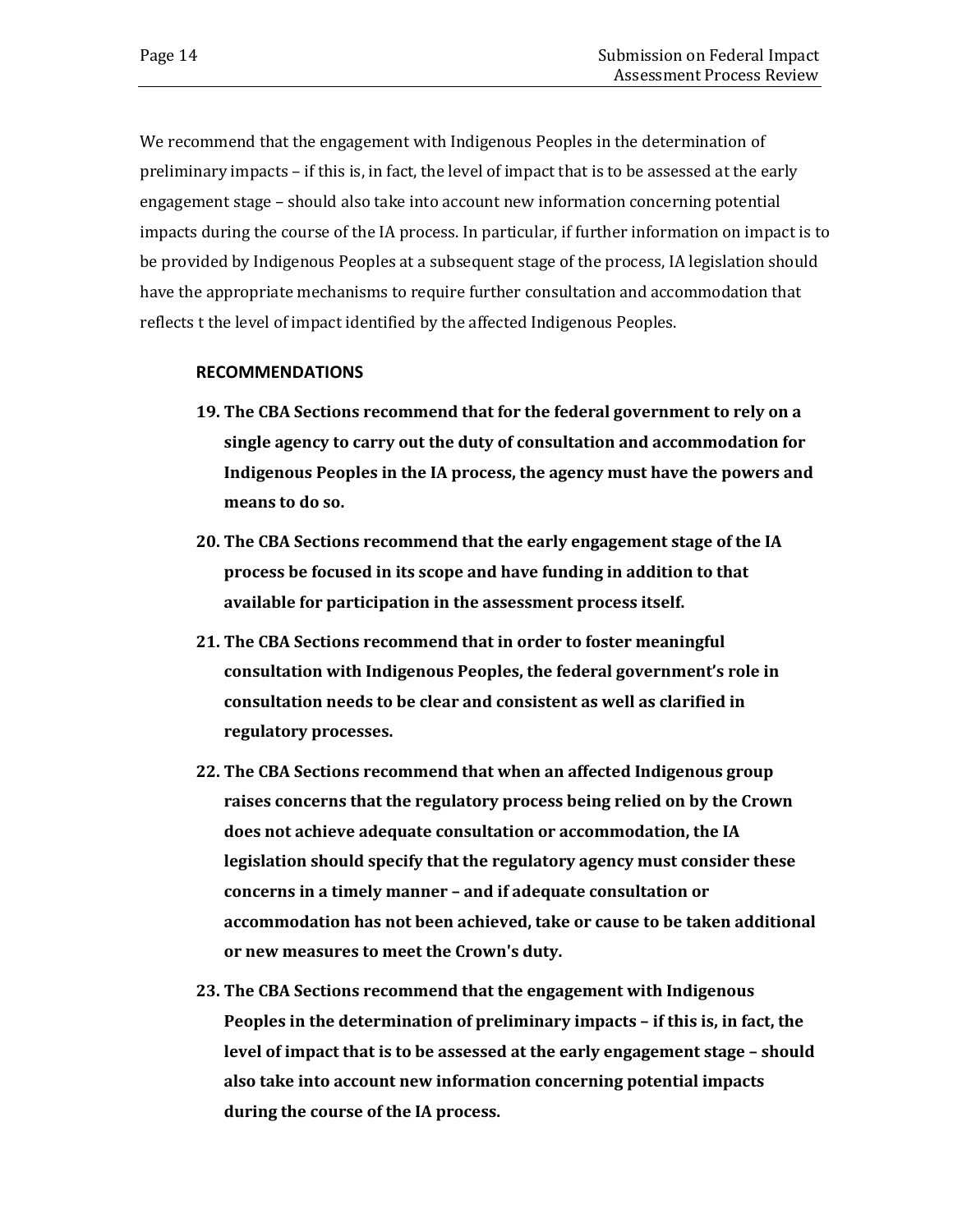### **Enhancing Capacity**

The CBA Sections have recommended that the federal government provide adequate and ongoing program funding to build capacity in Indigenous communities, as well as the administrative support and infrastructure to allow for early and timely responses to requests for consultation and participation in IA process. While we welcome the federal government's consideration of improving participant funding programs for Indigenous Peoples and the broader public by streamlining applications and expanding eligible activities, this does not address the levels of funding that need to be made available for participation.

We support the Expert Panel recommendations for strengthening the capacity of Indigenous communities when it comes to IA both through "long-term, ongoing IA capacity development" and programs designed to support Indigenous groups during all phases of a specific IA process. We also recommend more equitable principles for funding Indigenous communities in IA and regulatory reviews, some of which we referred to in our earlier submissions. In terms of public participation, the Expert Panel recommended funding "commensurate with the costs." At a minimum the same language should also be used for Indigenous participation funding. The term "commensurate" would take into account the communication, decision making and administrative needs of an Indigenous group in addition to its legal, advocacy and technical expertise required at each phase of the process. As noted above, one of the factors that allowed the Supreme Court to conclude that the NEB was suited to carry out the Crown's duty to consult and accommodate in the *Clyde River (Hamlet)* case was the NEB's ability to issue participant funding to ensure consultation was adequate.

#### **RECOMMENDATIONS**

- **24. The CBA Sections recommend that the federal government provide adequate and ongoing program funding to build capacity in Indigenous communities, as well as administrative support and infrastructure to allow for early and timely responses to requests for consultation and participation in the IA process.**
- **25. The CBA Sections recommend strengthening the capacity of Indigenous communities to participate in the IA process through long-term, ongoing capacity development, and programs designed to support Indigenous groups during all phases of the IA process.**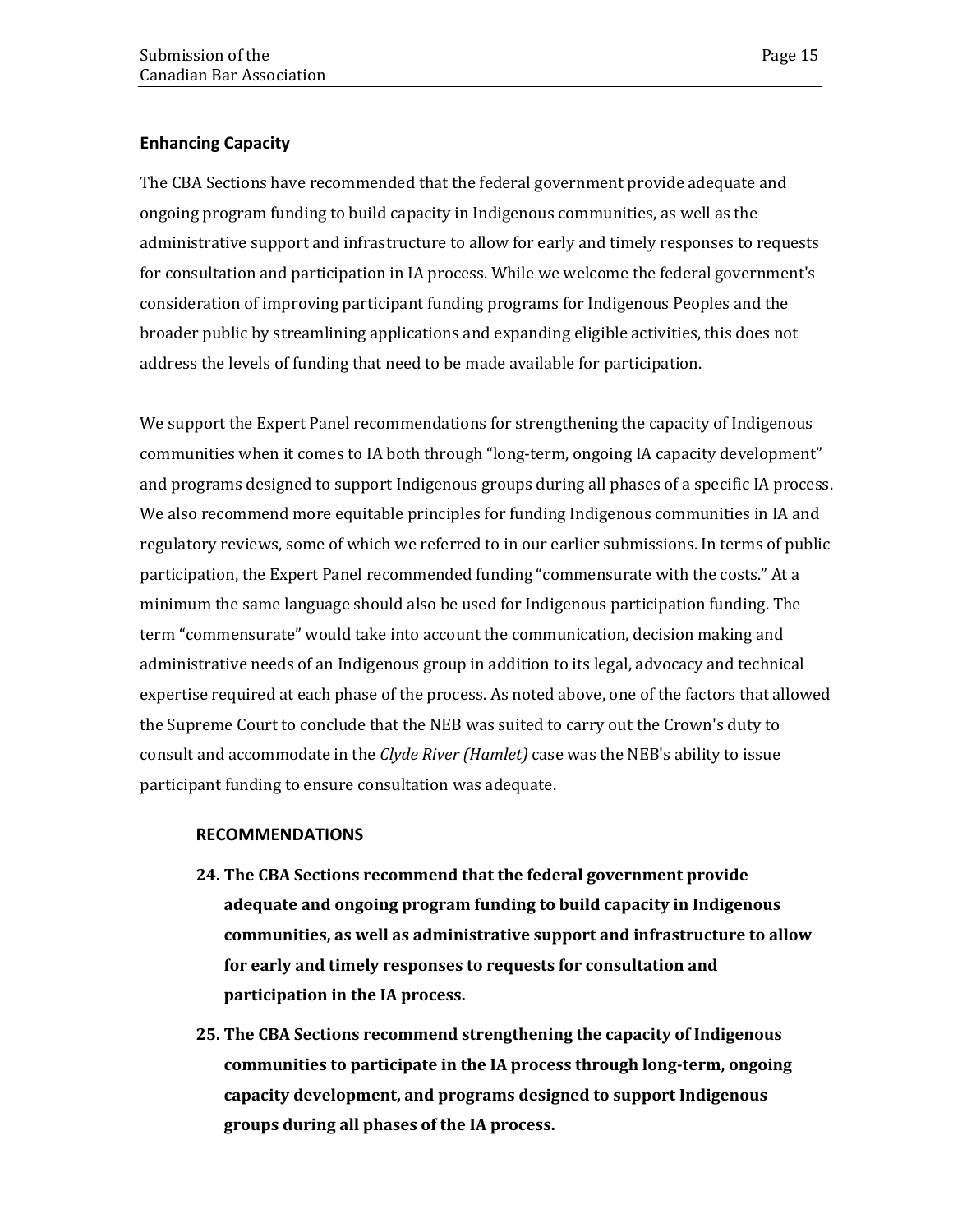**26. The CBA Sections recommend more equitable principles for funding Indigenous communities in IA and regulatory reviews, which is, at a minimum, commensurate with the costs for participation.**

## **B. Role and preparation of Indigenous community knowledge, including Indigenous traditional knowledge**

The CBA Sections recommended that Indigenous community knowledge, including Indigenous traditional knowledge (ITK), should continue to play an important role in IA. We support the federal government's consideration of incorporating Indigenous knowledge alongside other sources of evidence, including by providing better support for Indigenous knowledge and considering it more systematically.

We stress, however, that an "open science and data platform" for information collected in the assessment process should not undermine the protection of confidentiality of ITK where appropriate for the Indigenous knowledge-holders. Harvesting sites, for example, can be just as appropriate for protection as sacred sites.

In its Discussion Paper, the federal government asks "how do we respectfully and meaningfully incorporate Indigenous knowledge (into the assessment and regulatory processes)?" We repeat some of the legislative reforms recommended in our December 2016 submission, including:

- making the consideration of Indigenous community knowledge, where provided, mandatory with respect to all IA decisions;
- ensuring that substitution or equivalency criteria include the capacity for considering Indigenous community knowledge; and
- protecting information provided in confidence to the federal government by all Aboriginal governments, including First Nation [ba](#page-19-0)nd councils, from disclosure under the federal *Access to Information Act*.6

### **RECOMMENDATIONS**

**27. The CBA Sections recommend that Indigenous community knowledge, including Indigenous traditional knowledge (ITK), should play an important role in IA, and receive better financial support from the federal government.** 

<span id="page-19-0"></span>j

<sup>6</sup> *See Access to Information Act,* R.S.C., 1985, c. A-1, available [online](http://laws-lois.justice.gc.ca/eng/acts/a-1/) (http://laws-lois.justice.gc.ca/eng/acts/a-1/).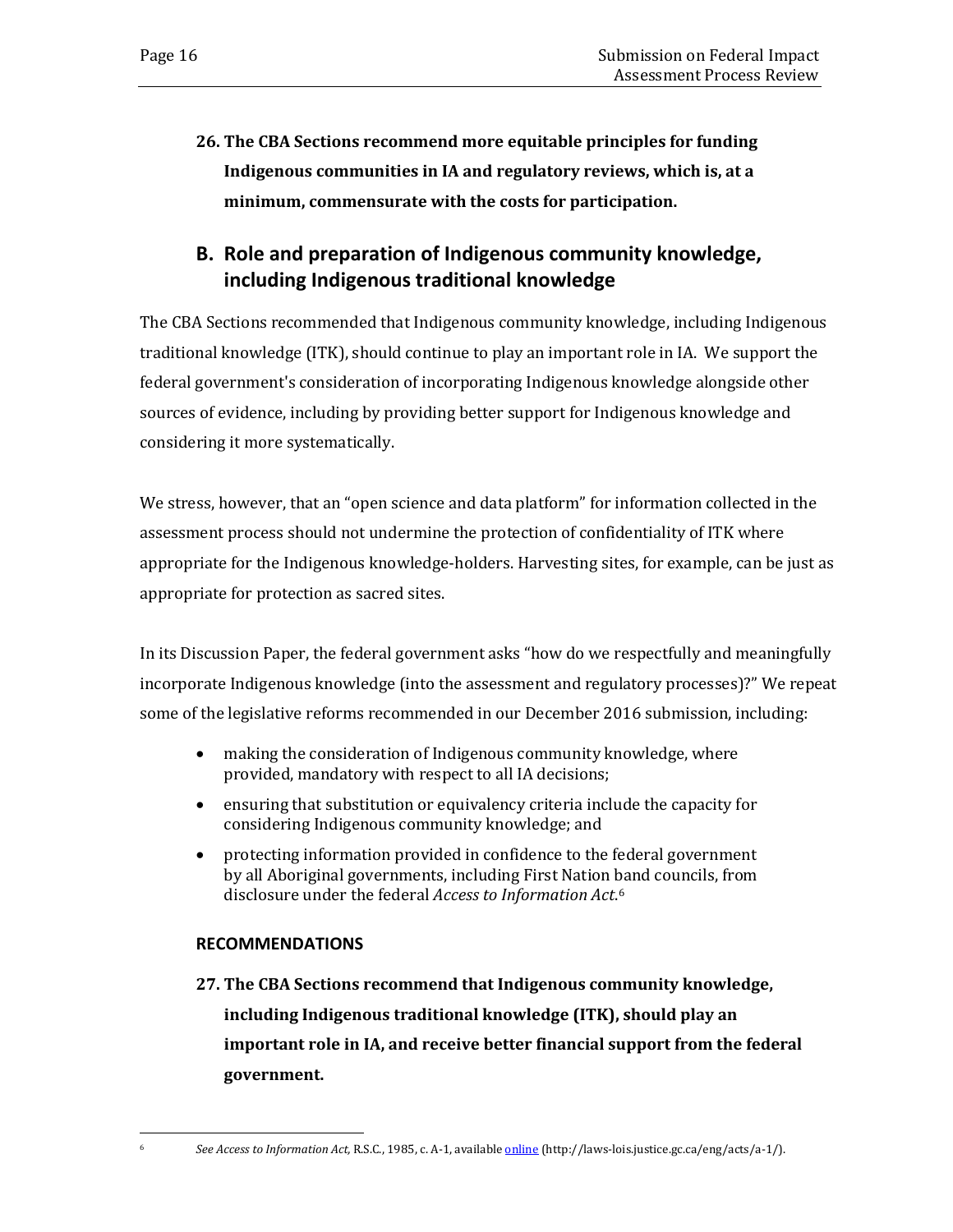## **C. UNDRIP Principles and Decision Making**

With respect to the United Nations Declaration on the Rights of Indigenous Peoples (UNDRIP), the CBA Sections adopted an approach to free, prior and informed consent (FPIC) developed by the former United Nations Special Rapporteur on the Rights of Indigenous Peoples, James Anaya. This approach sets Indigenous consent as an objective for good faith consultation processes in the nature "of negotiations towards mutually acceptable arrangements, prior to the decisions on proposed measures."

We also advised that, where significant adverse effects are determined to be likely in an IA process, the decision-maker should afford special consideration as to whether the Indigenous Peoples participating in the process consider those effects to be justified in the circumstances. We support the federal government's proposal to adopt as a guiding principle to its reforms, that Indigenous Peoples are included in decision making at all phases of the IA process. This is consistent with federal government's commitment to UNDRIP and to reconciliation. The goal would be consultation and accommodation on all decisions made in the course of IA in the spirit of reaching "mutually acceptable arrangements" and special consideration of the significance of environmental impacts from the perspective of the potentially affected Indigenous Peoples.

We also support improving how assessment and regulatory processes recognize Indigenous jurisdiction, laws, practices and governance systems, and incorporate them into IA and regulatory decision making. It is critical that the regulatory processes recognize the importance of Indigenous Peoples' participation and Indigenous laws, practices and governance systems. One way of doing this is to support greater participation of Indigenous Peoples with expertise in such matters on assessment boards and review panels (an approach which has been considered by the government).

On UNDRIP articles 18 and 32(1), we recommended that the federal government consider the existence of IA processes wholly or partly controlled by Indigenous Peoples and recommended strengthening their capacity. We also recommended that Indigenous assessments could be coordinated with federal or provincial assessments to offer one assessment if the Indigenous assessment body agreed. This might require that members of the Indigenous assessment body participate in deciding on the conclusions and recommendations of the final assessment report.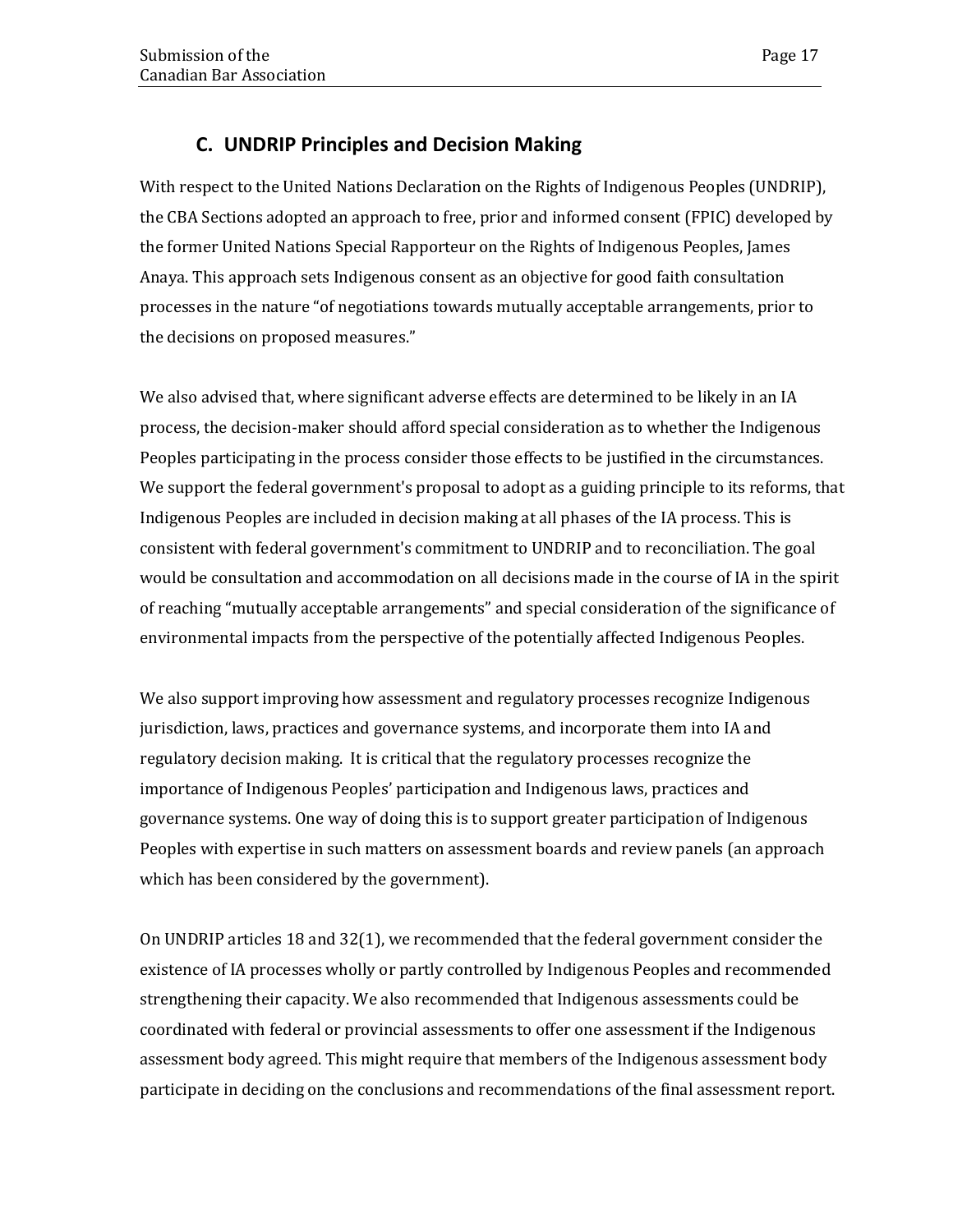We support the idea of "Indigenous-led assessments" as raised in the Discussion Paper, including the possible substitution (based on clear conditions of equivalency) of project assessments to Indigenous governments. We also support the principles recommended by the Expert Panel in this regard, including the development of "tri-partite arrangements for the conduct of regional or project assessment within their traditional territory, treaty settlement lands and/or Aboriginal title lands," and use of federal assessment structures to support Indigenous jurisdictions, where support is requested.

#### **RECOMMENDATIONS**

- **28. The CBA Sections recommend that Indigenous Peoples be included in decision making at all phases of the IA process.**
- **29. The CBA Sections recommend that a free, prior and informed consent (FPIC) approach to Indigenous consent be adopted for the IA process.**
- **30. The CBA Sections recommend that where significant adverse effects are determined to be likely in an IA process, the decision-maker should afford special consideration as to whether the Indigenous Peoples participating in the process consider those effects to be justified in the circumstances.**
- **31. The CBA Sections recommend improving how assessment and regulatory processes recognize Indigenous jurisdiction, laws, practices and governance systems, and incorporating them into IA and regulatory decision making.**
- **32. The CBA Sections recommend that the federal government consider the existence of IA processes wholly or partly controlled by Indigenous Peoples, and recommended strengthening their capacity. Indigenous assessments could be coordinated with federal or provincial assessments to offer one assessment if the Indigenous assessment body agrees.**
- **33. The CBA Sections recommend Indigenous-led assessments, including the possible substitution (based on clear conditions of equivalency) of project assessments.**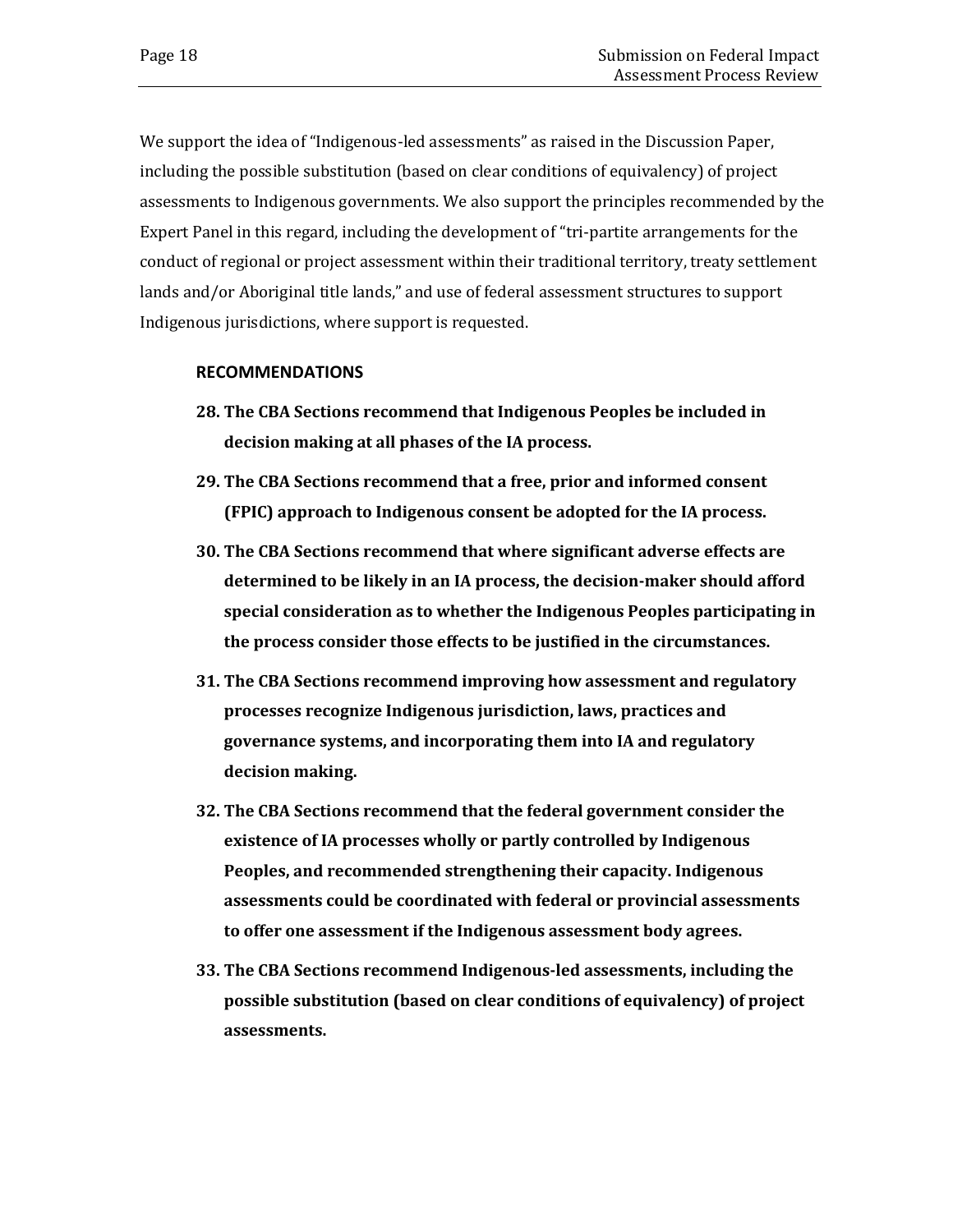## <span id="page-22-0"></span>**X. NATIONAL ENERGY BOARD, FISHERIES AND NAVIGATION**

## **A. INTRODUCTION**

We turn now to the federal government's comprehensive review of the NEB, as well as on restoring lost protections and incorporating modern safeguards under the *Fisheries Act* and the NPA.

The CBA Sections emphasize the importance of implementing a robust federal energy regulatory regime that is sufficiently funded and resourced to achieve the overriding objectives of restoring public trust in the NEB, ensuring the equal application of a fair, independent and impartial regulatory process under the law, and getting resources to market.

In this part we identify areas of alignment between the CBA Sections' views and recommendations in the Expert Panel on the Modernization of the National Energy Board (NEB Expert Panel Report), and consider how recommendations in the NEB Expert Panel Report can be reconciled and adopted together with the EA Expert Panel Report, the federal government's June 2017 response to the Fisheries and Oceans Committee's February 2017 report, *Review of Changes Made in 2012 to the Fisheries Act: Enhancing the Protection of Fish and Fish Habitat and the Management of Canadian Fisheries,* and the federal government's June 2017 response to the Transport, Infrastructure [a](#page-22-1)nd Communities Committee March 2017 report, *A Study of the Navigation Protection Act* <sup>7</sup>

## **B. THE DISCUSSION PAPER**

<span id="page-22-1"></span>l

The Discussion Paper outlines legislative, policy and program changes that the federal government is considering to restore public trust in the NEB, lost protections of fish and fish habitat, and lost safeguards respecting navigation on our waterways. It describes the recommendations of the expert panel reports and responses the federal government may implement. However, the Discussion Paper does so without explaining the whole legislative framework in which changes may be implemented.

<sup>7</sup> *Supra* note 1. *See also* Expert Panel on the Modernization of the National Energy Board, *Forward Together: Enabling*  Canada's Clean, Safe and Secure Energy Future (May, 2017), available *[online](https://www.nrcan.gc.ca/sites/www.nrcan.gc.ca/files/pdf/NEB-Modernization-Report-EN-WebReady.pdf)* (www.nrcan.gc.ca/sites/www.nrcan.gc.ca/files/pdf/NEB-Modernization-Report-EN-WebReady.pdf). *See also* House of Commons Standing Committee on Fisheries and Oceans*, Review of Changes Made in 2012 to the Fisheries Act: Enhancing the Protection of Fish and Fish Habitat and the Management of Canadian Fisheries (February 2017),* available [online](http://www.ourcommons.ca/DocumentViewer/en/42-1/FOPO/report-6) (www.ourcommons.ca/DocumentViewer/en/42-1/FOPO/report-6). *See also,* Standing Committee on Transport, Infrastructure and Communities, *A Study of the Navigation Protection Act* (March 2017), available [online](https://www.ourcommons.ca/Content/Committee/421/TRAN/Reports/RP8839580/tranrp11/tranrp11-e.pdf) (www.ourcommons.ca/Content/Committee/421/TRAN/Reports/RP8839580/tranrp11/tranrp11-e.pdf.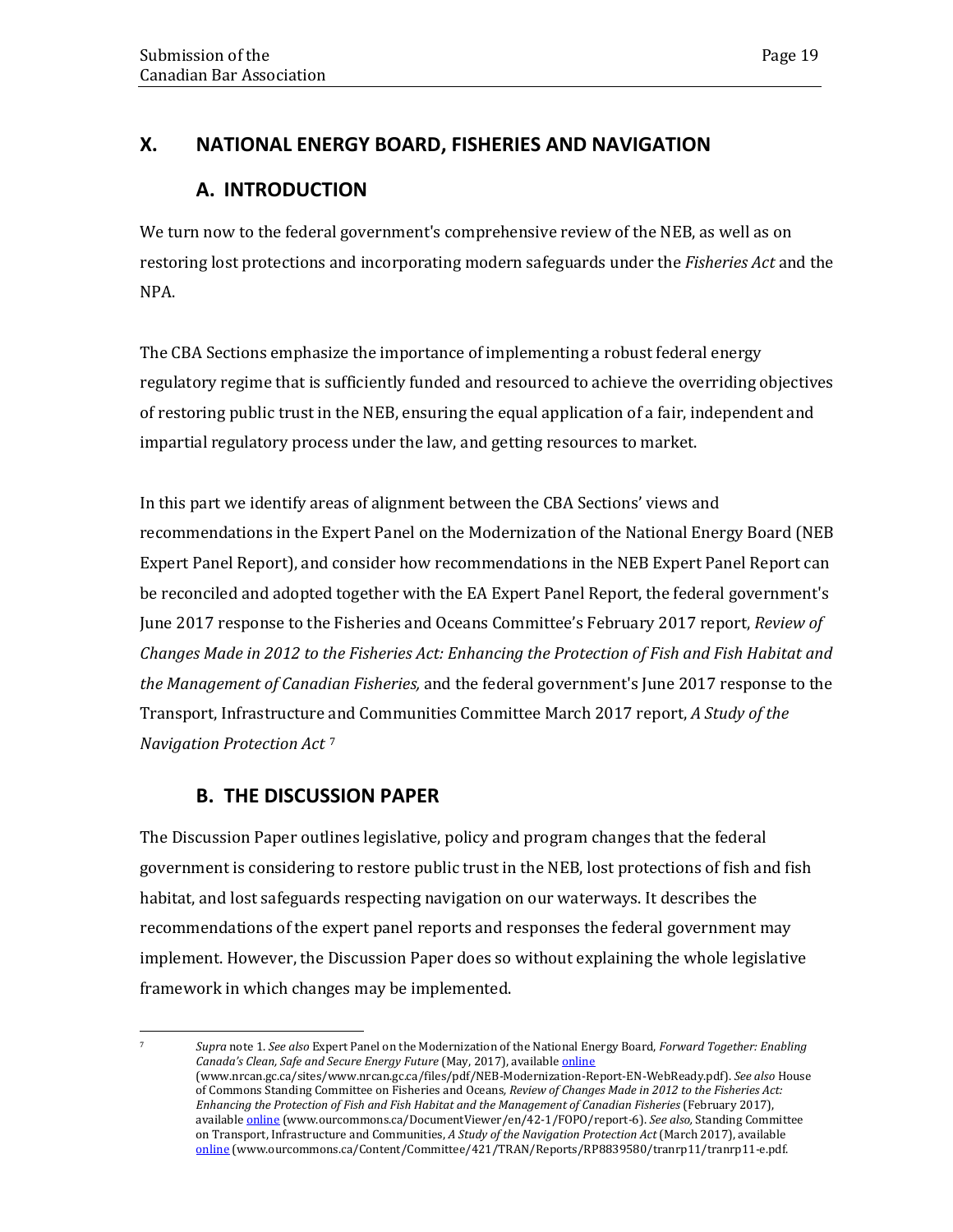While the CBA Sections commend the federal government for continuing to engage stakeholders who will be affected by changes to the federal government's IA and regulatory review process, we are concerned that the limited detail in the Discussion Paper creates challenges for stakeholders who wish to provide further input on the proposed changes. If input from stakeholders is to be meaningful, it must be informed engagement that occurs before legislative, policy or program changes are made. The changes being considered by the federal government should be explained in greater detail.

## **C. MODERN ENERGY REGULATION**

The Discussion Paper refers to several recommendations set out in the NEB Expert Panel Report, and affirms the federal government's view "that any major project needs to go through an open, transparent, inclusive, and thorough environmental, social and economic assessment process". The Discussion Paper states that the federal government is considering amending the *National Energy Board Act* (NEB Act) to vary the NEB's mandate, governance, Indigenous representation, decision making powers, and operations, in light of the NEB Expert Panel Report.[8](#page-23-0)

### **NEB Mandate**

The federal government is considering whether to make the NEB and the new IA agency jointly responsible for conducting the IA process for federally-designated pipeline projects. The NEB would be solely responsible for assessment of non-designated pipeline projects, issuing export and import licenses, and varying or transferring certificates and licenses. However, the Discussion Paper does not distinguish between pipeline projects of "national consequence", "significant projects" or "lower risk" projects, as recommended by the NEB Expert Panel Report. There is no endorsement of the Panel's proposed two-part review process for projects of national consequence, and no explanation of when the federal Governor in Council (GIC) would determine whether a designated project is in the public interest. These questions must be answered to rebuild public trust in the project assessment system.

The Discussion Paper also does not indicate how the federal government will reconcile the inconsistent recommendations advanced by the NEB and EA Expert Panels:

(i) The NEB Expert Panel Report recommended that the GIC make a preliminary national interest determination on a proposed project at the beginning of the

<sup>8</sup> *See National Energy Board Act,* R.S.C., 1985, c. N-7available [online](http://laws-lois.justice.gc.ca/eng/acts/N-7/) (http://laws-lois.justice.gc.ca/eng/acts/N-7/).

<span id="page-23-0"></span>j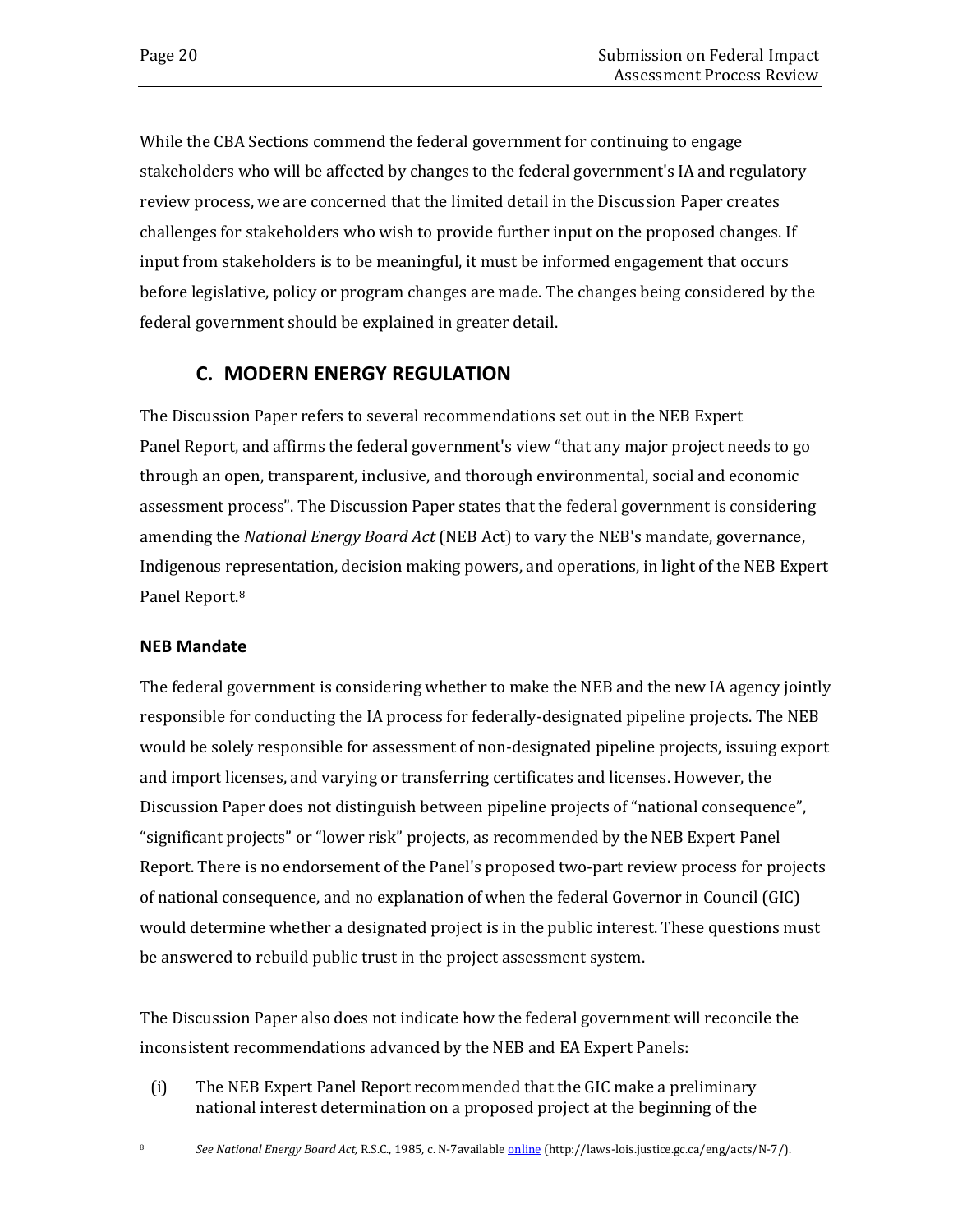review process, before detailed design, regulatory review and IA are completed. By contrast, the Expert Panel recommended that the GIC be involved only at the end of the process to hear any appeals from the IA authority's decision.

(ii) The NEB Expert Panel Report recommended a single, detailed regulatory review process for "major projects" that integrates the IA with the Canadian Energy Transmission Commission (CETC)-led technical review, rather than parallel review processes. The Expert Panel recommended the opposite – that the IA be separated from the technical review.

These inconsistencies are fundamental and require an explanation of how they will be reconciled.

The Discussion Paper leaves other questions unanswered arising from the NEB Expert Panel Report. What will trigger the need for a preliminary national interest determination, and how will the determination be made? What detailed information will be required for preliminary decisions? How can Crown consultation with Indigenous Peoples be meaningful prior to national interest determinations? What transitional legislation is the federal government considering until the new regulatory review scheme comes into force? The absence of detail in the Discussion Paper on these matters will impair stakeholder consultation, as the federal government's proposed legal framework is not well understood.

Based on the Discussion Paper, stakeholders have no knowledge of the timelines governing the completion of IA and regulatory review of projects. Timelines are said to be project-specific and established following an early planning phase. However, elsewhere timelines are said to be legislated. Uncertainty about applicable assessment and review timelines could undermine the overriding goal of introducing certainty to modern energy regulation.

The Discussion Paper suggests that projects can still be designated or excluded from assessment under certain conditions, based on clear criteria and a transparent process. The uncertainty about what the clear criteria would be introduces a subjective element that will erode the overriding goal of providing proponents with certainty as to whether the assessment or regulatory schemes apply to their projects.

### **Modern and Effective NEB Governance**

The federal government is considering whether to separate the roles of Chief Executive Officer and Chair of the Board, creating a corporate-style executive board to lead and provide strategic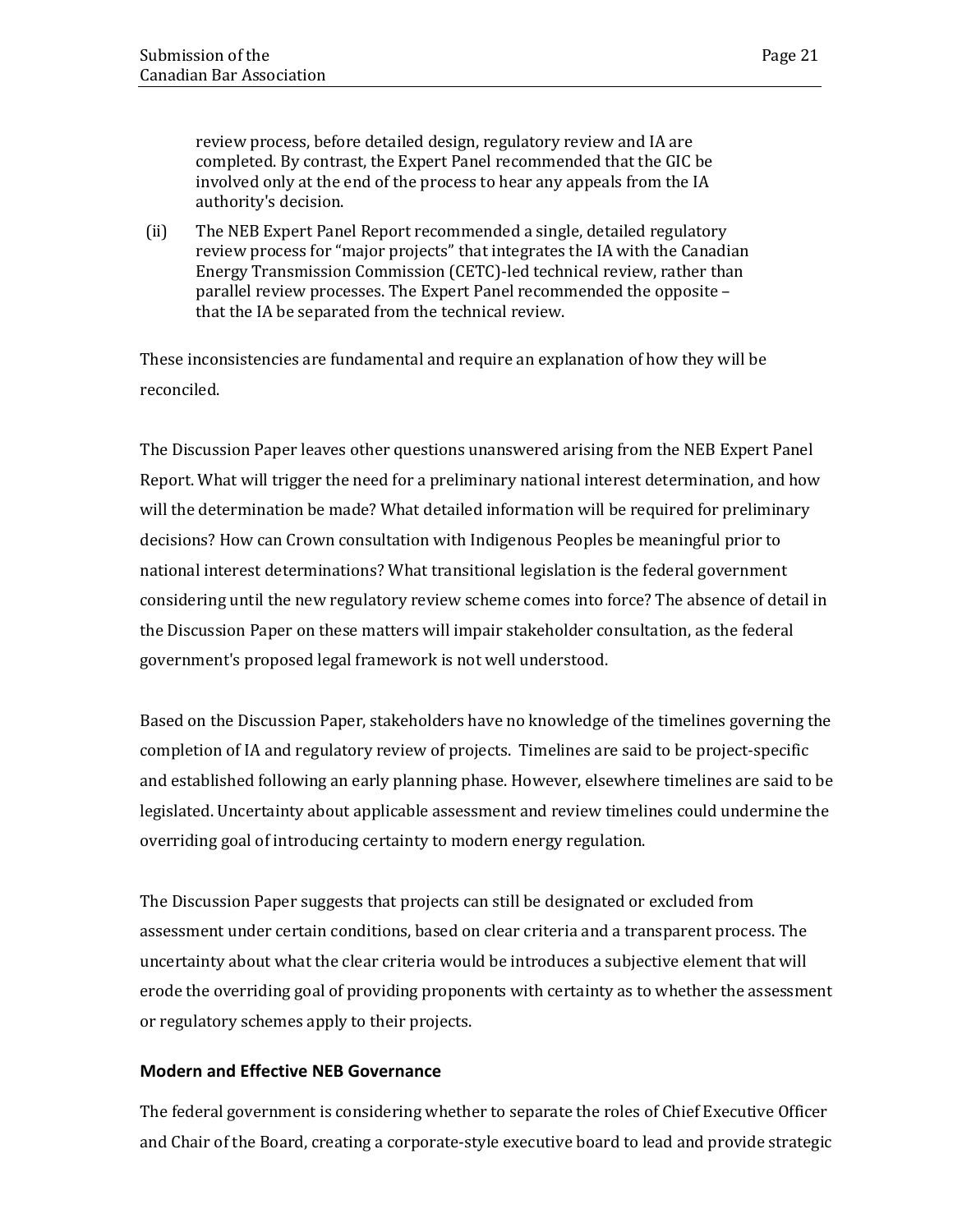direction to the organization. It is also considering creating separate hearing commissioners to review projects, increasing Indigenous representation among the Board and Commissioners, maintaining the NEB in Calgary, and eliminating the Calgary residency requirement for the Board and Commissioners. The CBA Sections agree that these changes would advance the aim of restoring public trust in the NEB.

#### **RECOMMENDATIONS**

## **34. The CBA Sections recommend that the proposed NEB governance changes will advance the aim of restoring public trust in the NEB.**

### **NEB Decision Making**

The federal government is considering increasing public participation opportunities in technical hearings, including enhancing support available to all participants to help them navigate regulatory processes. The CBA Sections agree that adequate funding of parties with standing, including Indigenous groups, is a key precondition for robust regulatory reviews that result in decisions based on science, facts and evidence, and serve the public's interest.

The government is also considering eliminating the test for standing enacted under the NEB Act. We are of the view that the present standard for determination of party standing should continue to apply. To achieve the goal of providing certainty in modern energy regulation, including project decisions within defined timelines, the NEB must retain discretion whether to admit a party to a proceeding and decide what level of participation a party should have.

The introduction of an advocate for landowners in the NEB process is also being considered. More detail is required about what role and powers this advocate would have. The answers to these questions cannot be assumed, particularly given that existing advocacy groups routinely provide landowners with a strong voice in NEB proceedings. This advocate could also be empowered to administer a fund for landowners to obtain legal advice. However, the Discussion Paper does not identify who should be responsible for supplying that fund.

Finally, alternatives to adjudication in NEB processes, such as alternative dispute resolution (ADR) are being considered. We agree that ADR should be available in appropriate cases. However the existing legislation does not bar parties from resolving disputes by ADR. The Discussion Paper does not say whether the federal government is considering empowering the NEB to require parties to engage in ADR – and if so, when this may occur and if it would have any impact on legislated or project-specific timelines governing project approval.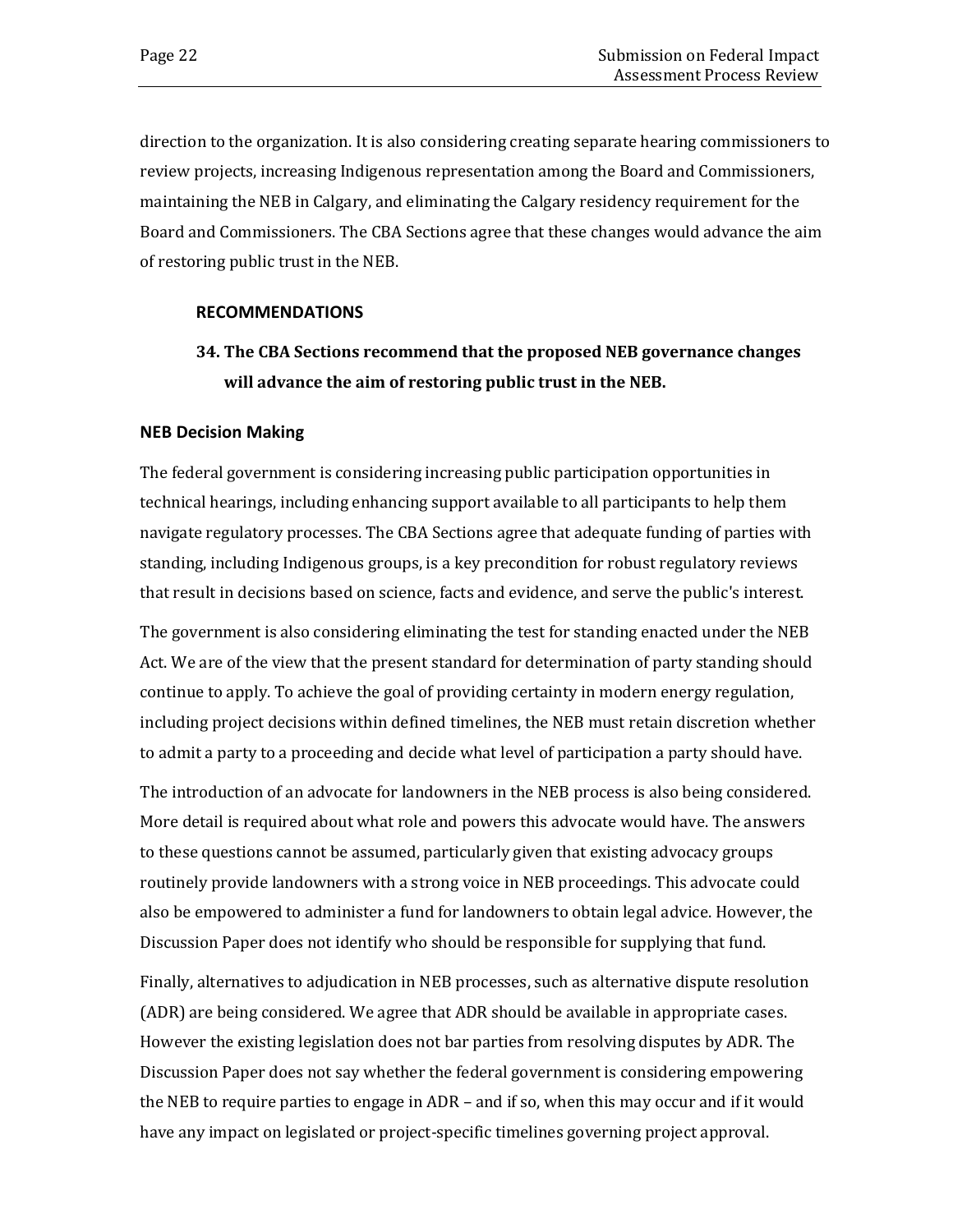### **RECOMMENDATIONS**

- **35. The CBA Sections recommend adequate funding for parties with standing, including Indigenous groups.**
- **36. The CBA Sections recommend that the NEB retain discretion over whether to admit a party to a proceeding, and to decide what level of participation a party should have.**
- **37. The CBA Sections recommend that the proposed advocate for landowners be empowered to administer a fund for landowners to obtain legal advice, and that the source of the fund should be identified.**
- **38. The CBA Sections recommend that ADR should be available in NEB processes in appropriate cases, and note that the existing legislation does not bar parties from resolving disputes by ADR.**

### **Indigenous Participation in NEB Processes**

The federal government is considering whether: to enact opportunities for dialogue with Indigenous Peoples on energy policy; build capacity funding to participate in regulatory review and Crown consultation; expand the role of Indigenous Peoples to monitor pipelines and other energy infrastructure from construction to decommissioning; increase Indigenous representation among the Board and Hearing Commissioners; and require expertise in Indigenous knowledge.

The CBA Sections commend the federal government for considering these expansions to the role of Indigenous Peoples in modern federal energy regulation. These changes reflect a concerted effort by the federal government to address deficiencies identified by Indigenous groups regarding the present federal energy regulatory scheme governing NEB proceedings.

### **RECOMMENDATIONS**

## **39. The CBA Sections recommend that the role of Indigenous Peoples in modern federal energy regulation be expanded.**

### **NEB Operations**

The federal government is considering encouraging development of cooperation agreements with interested jurisdictions, improving public access to online project information and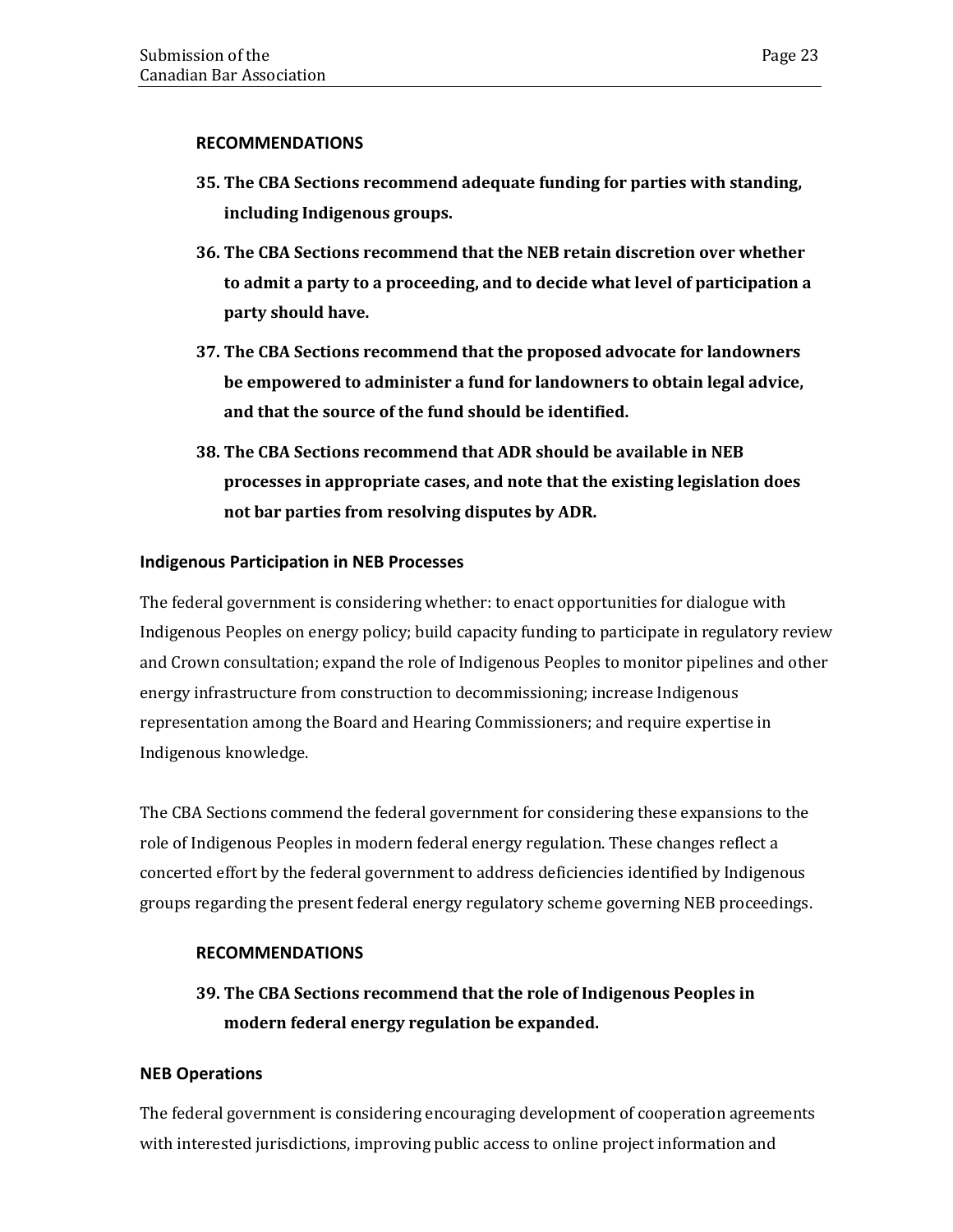incident reports, and enhancing safety and security measures to protect energy infrastructure. The CBA Sections agree that these measures would advance the objective of restoring public trust in the NEB regulatory review process.

### **RECOMMENDATIONS**

**40. The CBA Sections recommend that proposed operational measures, such as developing cooperation agreements with interested jurisdictions, improving public access to online project information and incident reports, and enhancing safety and security measures to protect energy infrastructure, would advance the objective of restoring public trust in the NEB regulatory process.** 

## **D. RESTORING LOST PROTECTIONS TO** *NAVIGATION PROTECTION ACT*

The federal government considers that 2012 amendments to the NPA shifted legislative intent away from safeguarding navigation on our waterways to approving works and undertakings on waterways. To restore lost protections, provide a meaningful role for Indigenous Peoples, and enhance regulatory transparency, the federal government is considering:

- (i) Improving the process for adding navigable waters to the Schedule;
- (ii) Regulating obstructions and certain classes of works on all navigable waters in the federal government;
- (iii) Developing a complaint mechanism for works on unscheduled navigable waters;
- (iv) Working with Indigenous Peoples to incorporate Indigenous knowledge in decision making;
- (v) Engaging Indigenous Peoples early and regularly in *NPA* processes, and monitoring, enforcing, and making decisions in respect of traditional lands;
- (vi) Improving access to information about projects subject to the *NPA*; and
- (vii) Requiring proponents to provide notice and consult before constructing works on navigable water.

The CBA Sections support each of these goals and amendments to the *NPA* in concept. However, we are concerned that without proper integration with the environmental regulatory changes, proposed changes could undermine the overriding principles of "one project one review" and "one project one assessment", which are the cornerstones of environmental and energy regulation.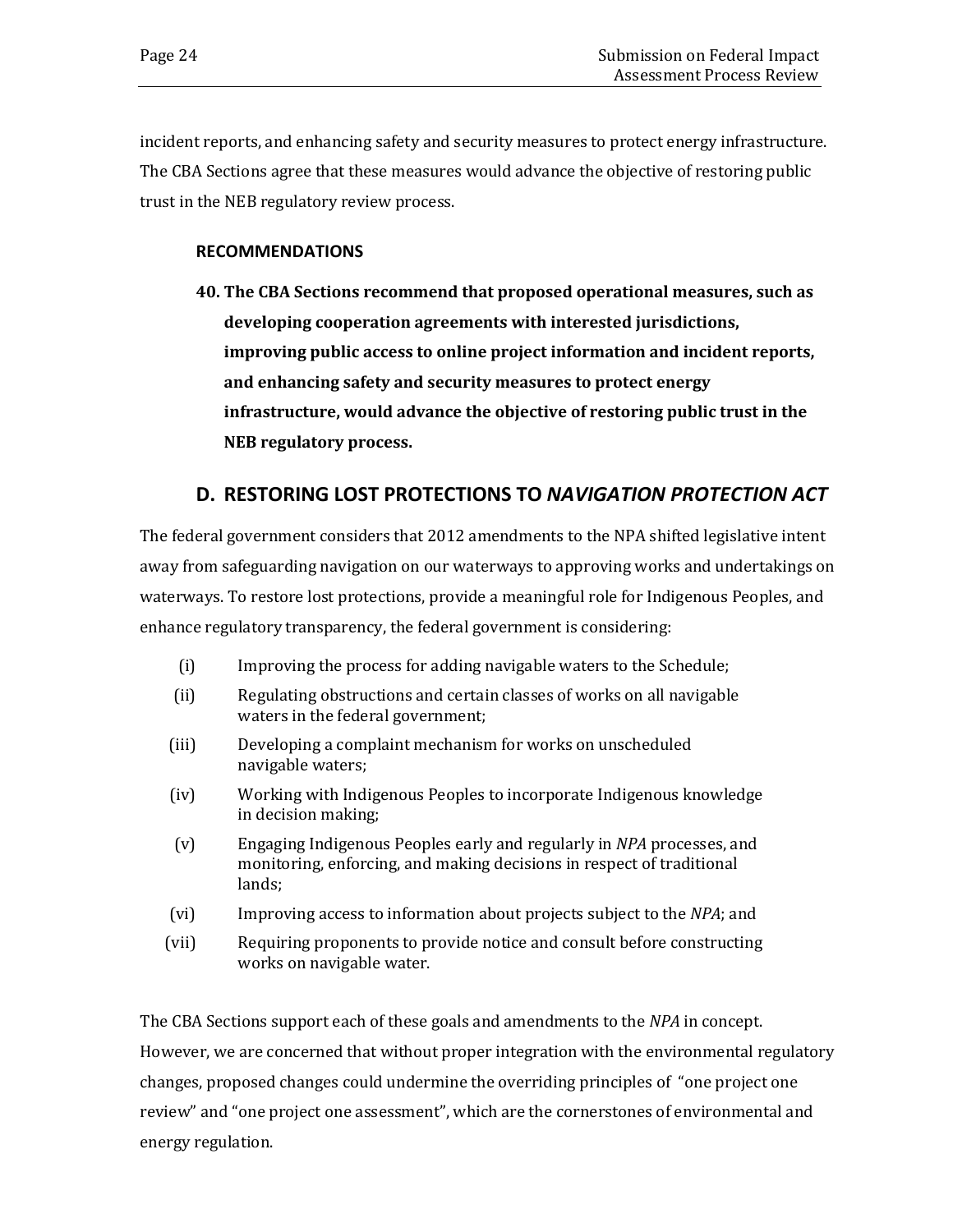### **RECOMMENDATIONS**

**41. The CBA Sections recommend proper integration of proposed amendments to the NPA with other proposed environmental regulatory changes in order to support the overriding principles of "one project one review" and "one project one assessment", which are the cornerstones of environmental and energy regulation.**

## **E. ENHANCING PROTECTION FOR CANADA'S FISH AND FISH HABITAT**

The federal government considers that 2012 amendments to the *Fisheries Act* shifted legislative intent away from protecting fish habitat to managing threats to the federal government's commercial, recreational and Aboriginal fisheries. To restore lost protections, the federal government is considering:

- (i) Enhancing participation of Indigenous Peoples in the conservation and protection of fish and fish habitats;
- (ii) Incorporating Indigenous knowledge into decision making under the *Fisheries Act*;
- (iii) Enabling proactive identification of important fish habitats;
- (iv) Identifying key fish habitat restoration and rebuilding priorities;
- (v) Considering cumulative effects, the precautionary approach, and ecosystem-based management of fish habitat;
- (vi) Prohibiting harmful alteration, disruption or destruction (HADD) of fish habitat;
- (vii) Clarifying when *Fisheries Act* authorizations are needed for projects;
- (viii) Developing standards of practice to mitigate harm to habitat;
	- (ix) Enhancing enforcement powers;
	- (x) Clarifying the factors to be considered in decisions about approvals;
	- (xi) Building capacity and expertise to protect fish and habitat;
- (xii) Partnering and collaborate with others to advise on protection of fish and habitat; and
- (xiii) Providing Canadians transparent access to information about projects impacting fish and habitat.

The CBA Sections support each of these goals and amendments to the *Fisheries Act* in concept. However, as with proposed amendments to the NPA, proposed changes *Fisheries Act* could undermine the overriding principles of "one project one review" and "one project one assessment".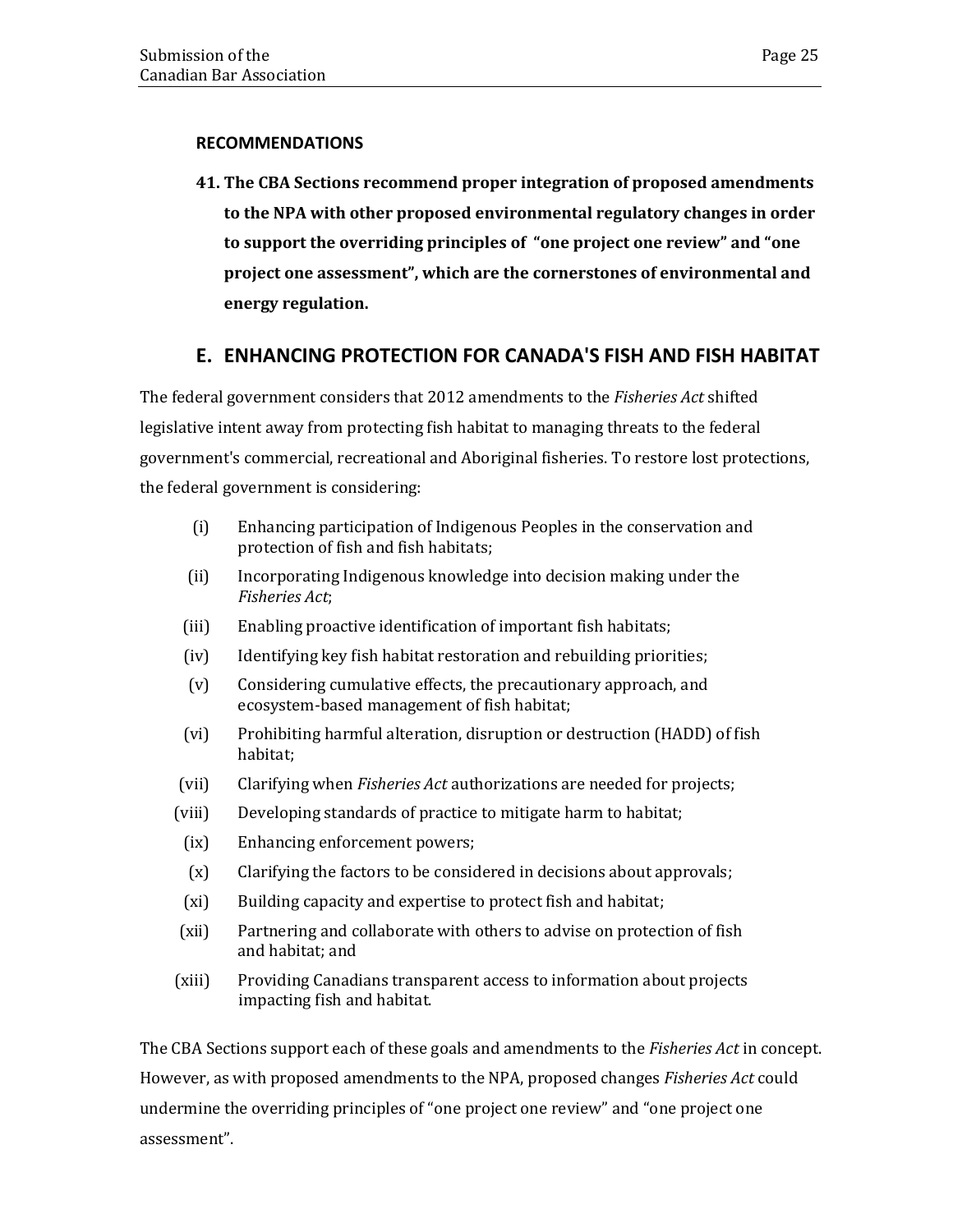#### **RECOMMENDATIONS**

**42. The CBA Sections recommend proper integration of proposed amendments to the** *Fisheries Act* **with other proposed environmental regulatory changes in order to support the overriding principles of "one project one review" and "one project one assessment", which are the cornerstones of environmental and energy regulation.**

The federal government's response to Fisheries and Oceans Canada's review of the *Fisheries Act* supports many recommendations that would require significant expanded funding for more research dedicated to ecosystem science, habitat protection staff across the federal government, fisheries conservation and enhancement projects in cooperation with Indigenous and other communities, re-establishing local offices in each province and territory, and Indigenous groups to participate in the review of the *Fisheries Act*. The Discussion Paper does not refer in detail to these funding commitments, or specify when or to whom additional funds will be provided.

### <span id="page-29-0"></span>**XI. CONCLUSION**

The CBA Sections commend the expert panels and federal government for their efforts in reviewing Canada's environmental and regulatory processes. We appreciate the opportunity to recommend ways to strengthen and improve these processes, and trust that our comments will assist the federal government. We would be pleased to discuss them in more detail.

### <span id="page-29-1"></span>**XII. SUMMARY OF RECOMMENDATIONS**

### **FEDERAL IA PROCESS**

**The CBA Sections recommend:** 

- **1. that the goal of the federal impact assessment process review should be to develop a robust and sufficiently funded IA process based on the five pillars of sustainability – incorporating meaningful public participation, best available scientific information and Indigenous and community knowledge, while protecting the environment.**
- **2. that clear criteria and a transparent process should be established to periodically review the Project List for federal IAs.**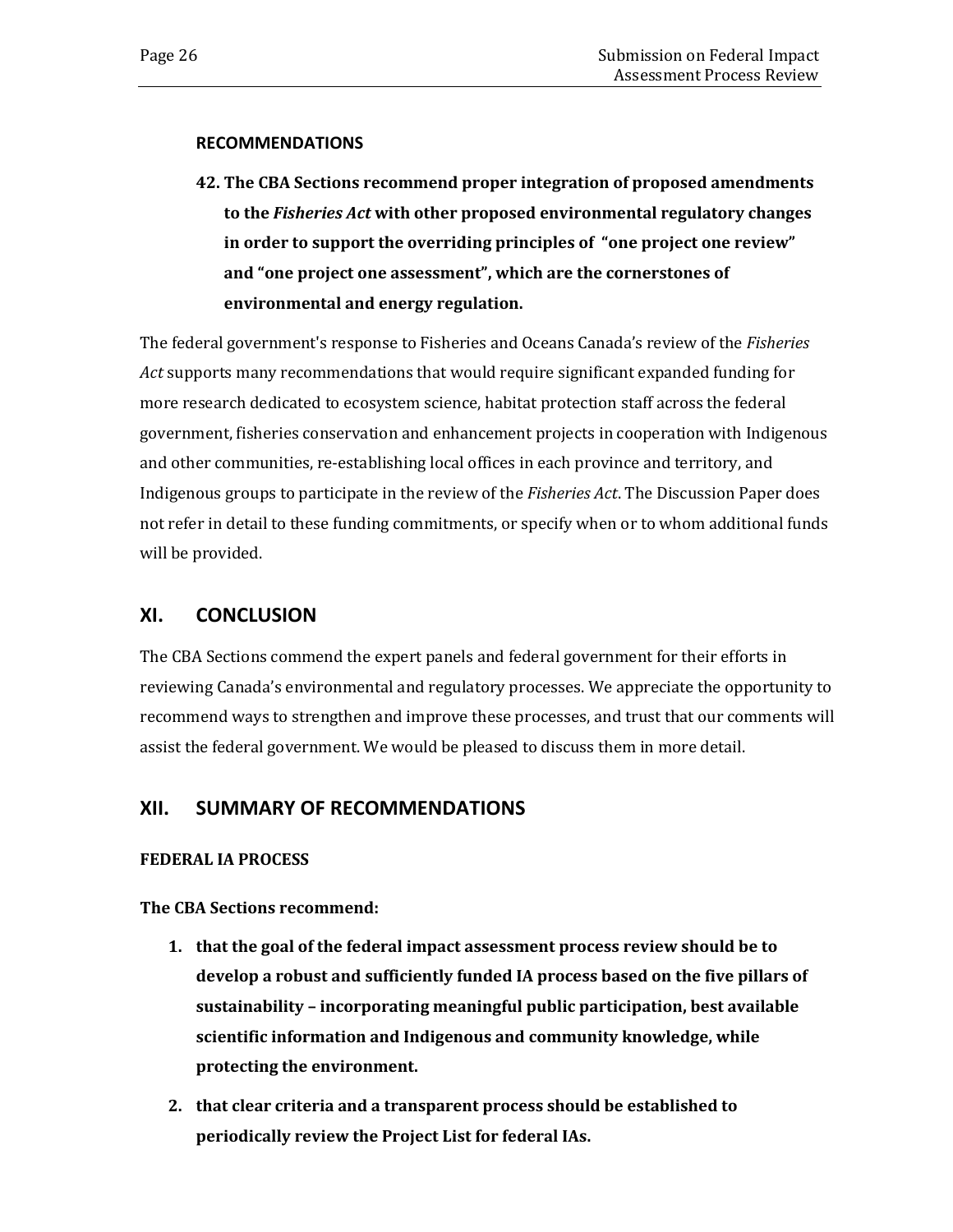- **3. that decision making should rest with an elected and politically accountable person, such as the Minister, and not with an independent IA authority.**
- **4. a two-stage IA process. The first stage should be proponent-led and identify if a project should proceed (considering significant adverse effects). The second stage should determine further project design and mitigation requirements.**
- **5. that the level of information submitted at the first stage of the IA process should be limited to what is required for a preliminary determination, with more detailed information submitted for the second stage.**
- **6. maintaining legislated timelines for the IA process to provide clarity and predictability, with a statutory mechanism (similar to the one currently available in CEAA 2012) allowing ministerial approval to depart from the timelines in special circumstances.**
- **7. that the post-IA permitting process should be fair, transparent, predictable, timely and cost-effective. It should focus on how the project should proceed, and not on whether it should proceed.**
- **8. expanding the scope of IA to include key elements of sustainability such as environmental, economic, social and health, and cultural considerations, as well as and an assessment of long term impacts that are likely to affect future generations.**
- **9. using the principle of "one project, one assessment" based on the principle of "harmonization upward" to ensure cooperation that meets the highest standard of IA.**
- **10. that equivalency arrangements may continue to be of use in certain circumstances for certain IA projects.**
- **11. that the multiple proposed roles of a new IA Authority as authority as manager, reviewer and judge of IAs will inevitably create conflicts.**
- **12. that vesting significant final decisions on unelected officials is problematic, and that IA decision making would be more appropriately undertaken by Ministers or by Cabinet in certain circumstances.**
- **13. that decision making should be done using a sustainability test (incorporating meaningful public participation, best available scientific information and**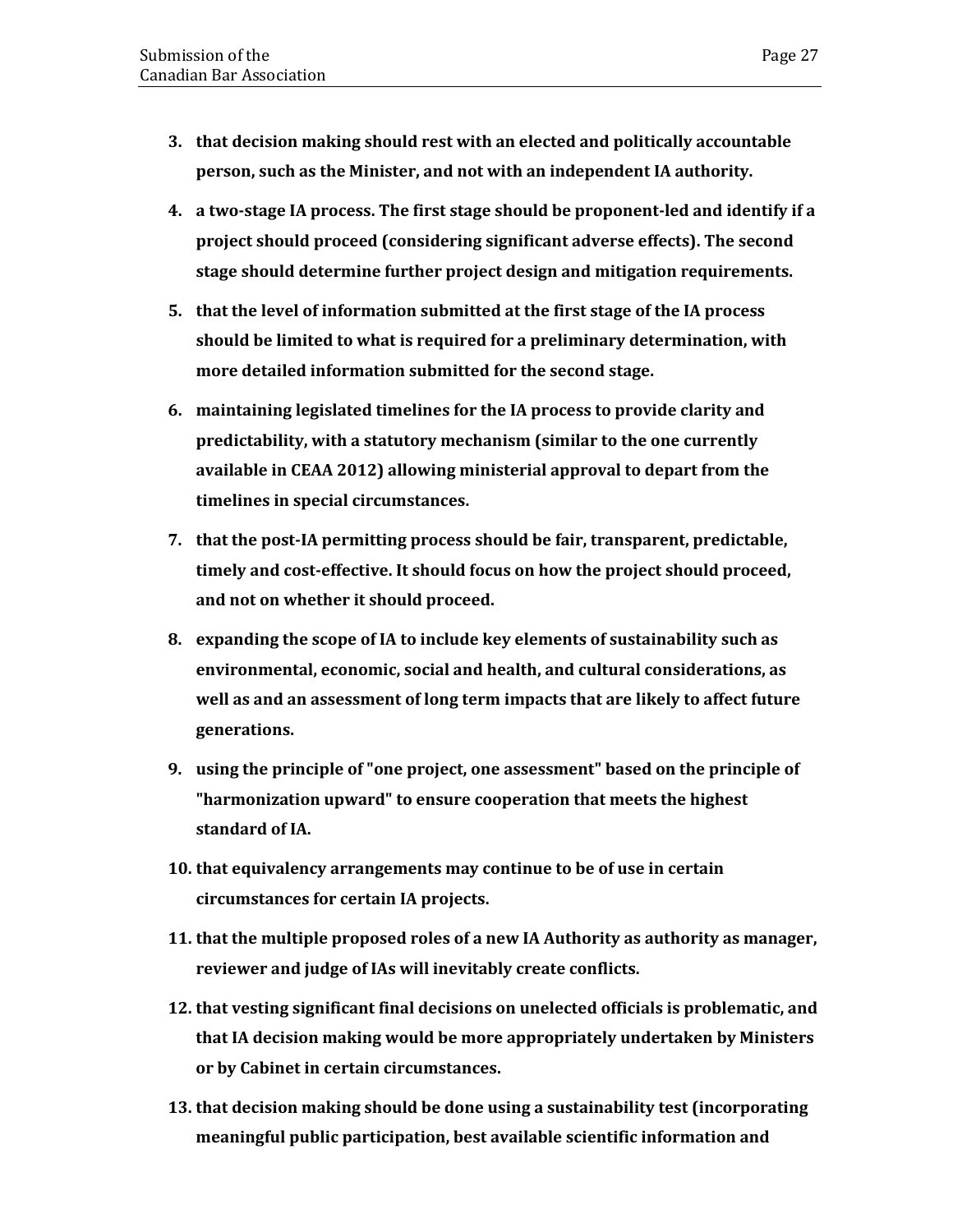**Indigenous and community knowledge, while protecting the environment), and not simply based on the vague concept of public interest.**

- **14. that federal government funding is necessary to ensure that robust regional lA studies involve the participation of affected communities.**
- **15. that regional IA studies be conducted by independent, well qualified and diverse panels or authorities that have the public trust and confidence. In regions where Indigenous peoples live, the panels should have Indigenous representatives.**
- **16. that if an independent body with responsibility for regional IA studies is established, it should also be tasked with the responsibility of identifying areas that should be the subject of these studies. It should have diverse, qualified and experienced representation, and be sufficiently funded.**
- **17. that the IA process be sufficiently and fairly resourced by the proponent as well as the federal government and other jurisdictions to ensure robust IAs and meaningful participation.**
- **18. an approach to the IA process that enhances collaboration, inclusion and engagement.**

#### **ROLE OF INDIGENOUS COMMUNITIES**

#### **The CBA Sections recommend that:**

- **19. that for the federal government to rely on a single agency to carry out the duty of consultation and accommodation for Indigenous Peoples in the IA process, the agency must have the powers and means to do so.**
- **20. that the early engagement stage of the IA process be focused in its scope and have funding in addition to that available for participation in the assessment process itself.**
- **21. that in order to foster meaningful consultation with Indigenous Peoples, the federal government's role in consultation needs to be clear and consistent as well as clarified in regulatory processes.**
- **22. that when an affected Indigenous group raises concerns that the regulatory process being relied on by the Crown does not achieve adequate consultation or accommodation, the IA legislation should specify that the regulatory agency**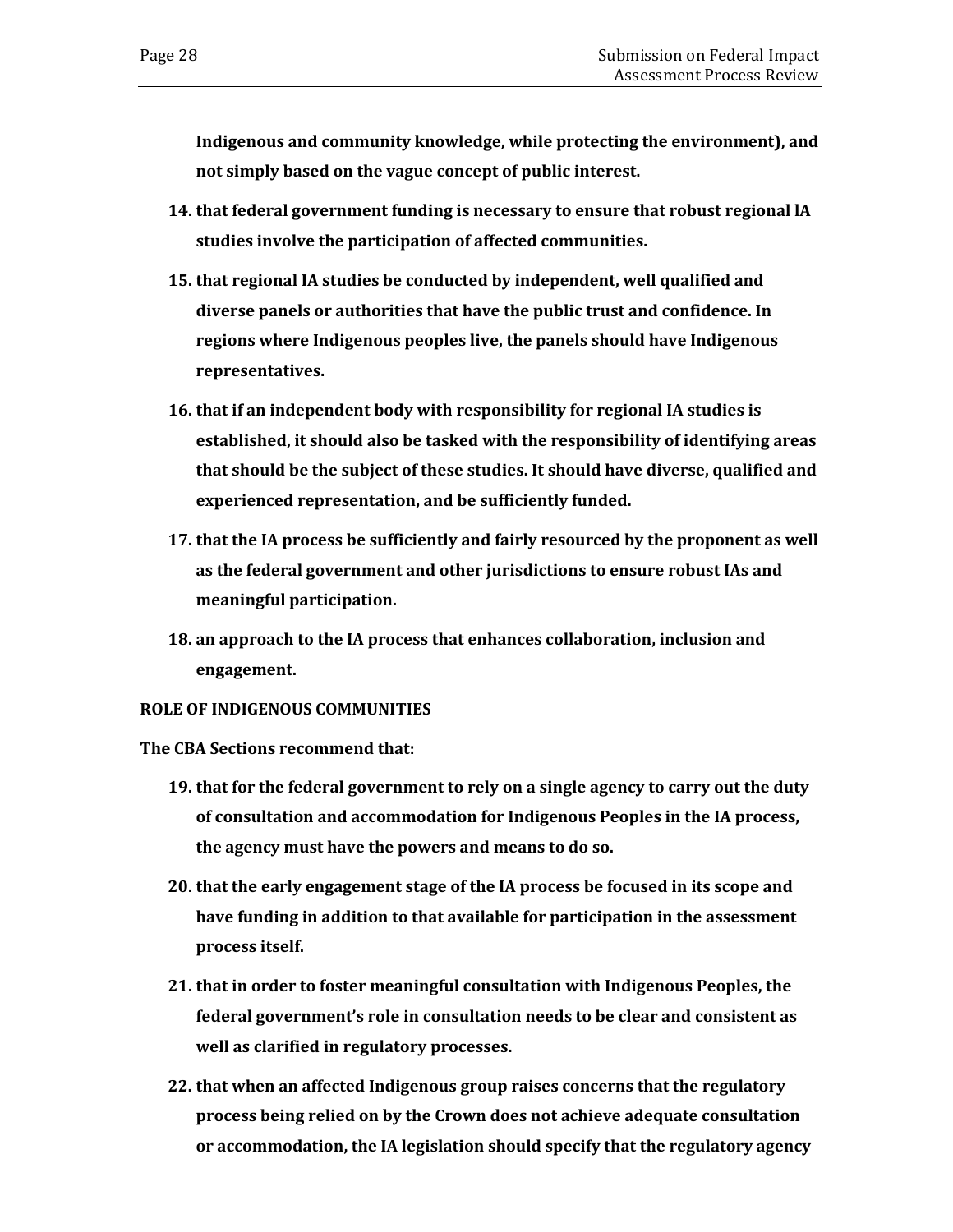**must consider these concerns in a timely manner – and if adequate consultation or accommodation has not been achieved, take or cause to be taken additional or new measures to meet the Crown's duty.**

- **23. that the engagement with Indigenous Peoples in the determination of preliminary impacts – if this is, in fact, the level of impact that is to be assessed at the early engagement stage – should also take into account new information concerning potential impacts during the course of the IA process.**
- **24. that the federal government provide adequate and ongoing program funding to build capacity in Indigenous communities, as well as administrative support and infrastructure to allow for early and timely responses to requests for consultation and participation in the IA process.**
- **25. strengthening the capacity of Indigenous communities to participate in the IA process through long-term, ongoing capacity development, and programs designed to support Indigenous groups during all phases of the IA process.**
- **26. more equitable principles for funding Indigenous communities in IA and regulatory reviews, which is, at a minimum, commensurate with the costs for participation.**
- **27. that Indigenous community knowledge, including Indigenous traditional knowledge (ITK), should play an important role in IA, and receive better support from the federal government.**
- **28. that Indigenous Peoples be included in decision making at all phases of the IA process.**
- **29. that a free, prior and informed consent (FPIC) approach to Indigenous consent be adopted for the IA process.**
- **30. that where significant adverse effects are determined to be likely in an IA process, the decision-maker should afford special consideration as to whether the Indigenous Peoples participating in the process consider those effects to be justified in the circumstances.**
- **31. improving how assessment and regulatory processes recognize Indigenous jurisdiction, laws, practices and governance systems, and incorporating them into IA and regulatory decision making.**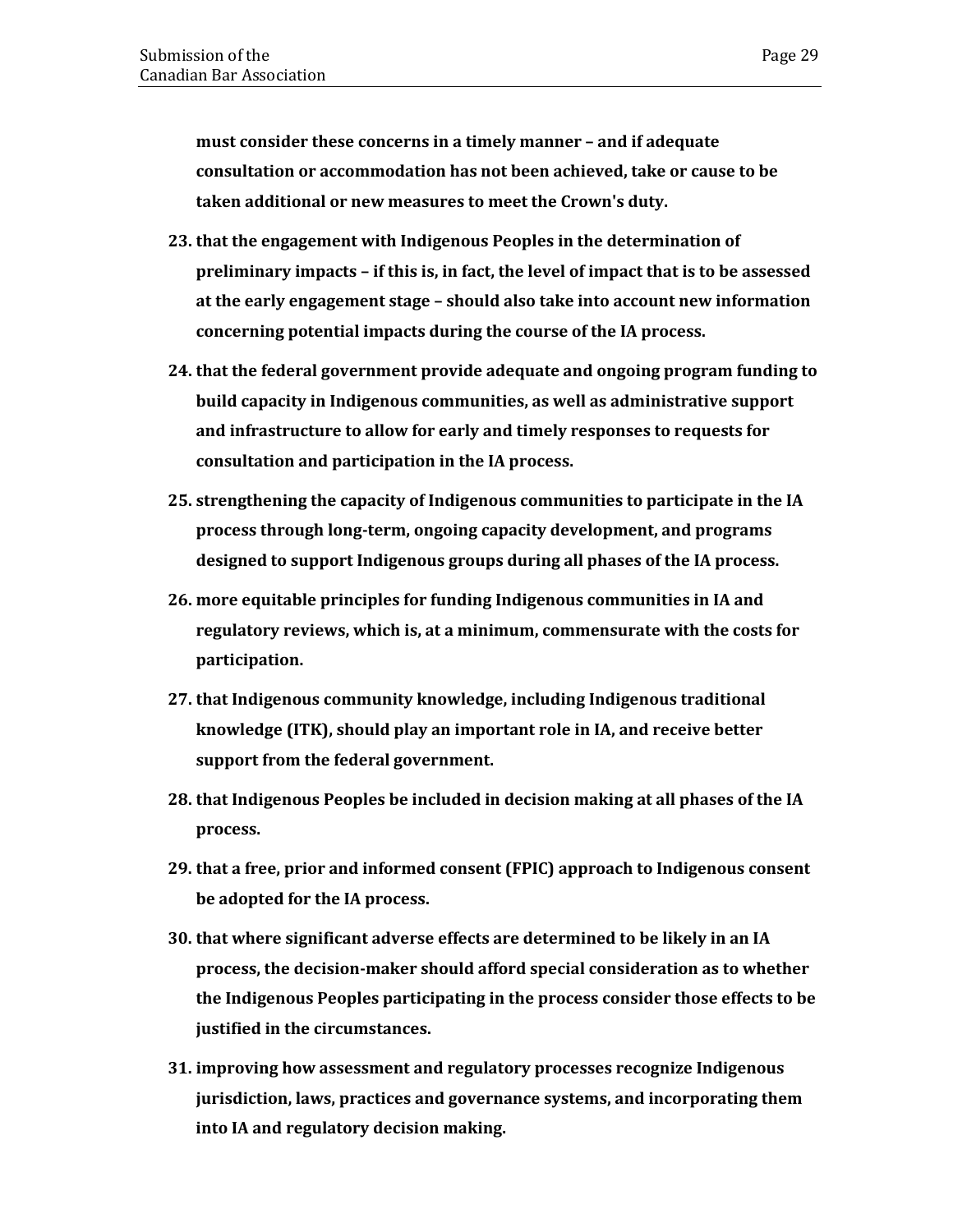- **32. that the federal government consider the existence of IA processes wholly or partly controlled by Indigenous Peoples, and recommended strengthening their capacity. Indigenous assessments could be coordinated with federal or provincial assessments to offer one assessment if the Indigenous assessment body agreed.**
- **33. Indigenous-led assessments, including the possible substitution (based on clear conditions of equivalency) of project assessments.**

#### **NATIONAL ENERGY BOARD, FISHERIES AND NAVIGATION**

**The CBA Sections recommend that:** 

- **34. that the proposed NEB governance changes will advance the aim of restoring public trust in the NEB.**
- **35. adequate funding for parties with standing, including Indigenous groups.**
- **36. that the NEB retains discretion over whether to admit a party to a proceeding, and to decide what level of participation a party should have.**
- **37. that the proposed advocate for landowners be empowered to administer a fund for landowners to obtain legal advice, and that the source of the fund should be identified.**
- **38. that ADR should be available in NEB processes in appropriate cases, and note that the existing legislation does not bar parties from resolving disputes by ADR.**
- **39. that the role of Indigenous Peoples in modern federal energy regulation be expanded.**
- **40. that proposed operational measures, such as developing cooperation agreements with interested jurisdictions, improving public access to online project information and incident reports, and enhancing safety and security measures to protect energy infrastructure, would advance the objective of restoring public trust in the NEB regulatory process.**
- **41. proper integration of proposed amendments to the NPA with other proposed environmental regulatory changes in order to support the overriding**